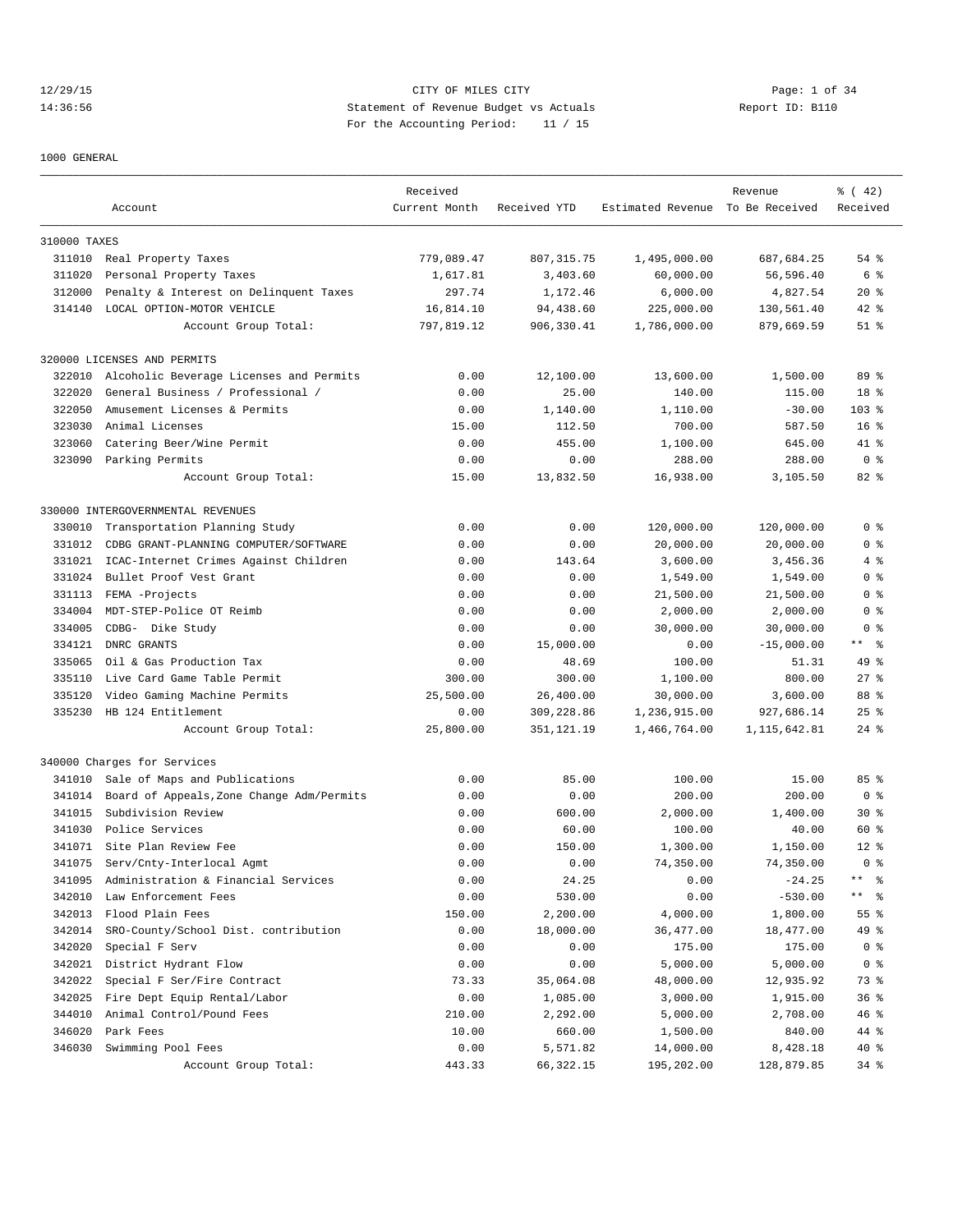12/29/15 CITY OF MILES CITY Page: 2 of 34 14:36:56 Statement of Revenue Budget vs Actuals Report ID: B110 For the Accounting Period: 11 / 15

1000 GENERAL

|        |                                   | Received      |              |                   | Revenue        | % (42)               |
|--------|-----------------------------------|---------------|--------------|-------------------|----------------|----------------------|
|        | Account                           | Current Month | Received YTD | Estimated Revenue | To Be Received | Received             |
|        | 350000 FINES AND FORFEITURES      |               |              |                   |                |                      |
| 351030 | Fines/Surcharges/etc              | 11,897.50     | 77,394.86    | 200,000.00        | 122,605.14     | 39 <sup>8</sup>      |
| 351031 | Adm Fees (Court)                  | 1,560.00      | 8,504.00     | 25,000.00         | 16,496.00      | $34$ $%$             |
| 351035 | Animal Control Court Revenue      | 505.00        | 3,380.00     | 7,500.00          | 4,120.00       | $45$ %               |
|        | Account Group Total:              | 13,962.50     | 89,278.86    | 232,500.00        | 143, 221. 14   | 38 <sup>8</sup>      |
|        | 360000 MISCELLANEOUS REVENUE      |               |              |                   |                |                      |
| 361005 | MidRivers Franchise Fees          | 0.00          | 50,153.09    | 95,000.00         | 44,846.91      | 53%                  |
| 361010 | Land Rental                       | 100.00        | 32,162.66    | 32,000.00         | $-162.66$      | 101 %                |
| 361020 | Building Rentals                  | 1,349.99      | 6,749.95     | 16,100.00         | 9,350.05       | $42$ %               |
| 362020 | MISC REVENUE                      | 79.00         | 2,331.86     | 4,000.00          | 1,668.14       | 58 %                 |
| 362022 | Health Ins-MMIA Emp Benefits Prog | 0.00          | 4,505.36     | 0.00              | $-4,505.36$    | $***$ %              |
| 365000 | Contributions and Donations       | 5.00          | 5.00         | 1,000.00          | 995.00         | 1 <sup>8</sup>       |
| 365011 | MCPDTasers                        | $-5.005.00$   | 0.00         | 0.00              | 0.00           | $\star\star$<br>- 옹  |
| 365012 | Swimming Lessions                 | 0.00          | 420.00       | 0.00              | $-420.00$      | $***$ $ \frac{6}{9}$ |
| 365013 | Shop With A Cop                   | 1,595.00      | 1,645.00     | 5,000.00          | 3,355.00       | 33 <sup>8</sup>      |
| 365014 | Denton Field Project/2015         | 398.73        | 10,165.29    | 0.00              | $-10, 165.29$  | $***$ $%$            |
| 365015 | Florence Stacy Foundation         | 0.00          | 475.70       | 0.00              | $-475.70$      | $***$ $ -$           |
| 366040 | Misc.-BHS                         | 0.00          | 0.00         | 800.00            | 800.00         | 0 <sup>8</sup>       |
| 366050 | Sale of Junk/Salvage-PD cars      | 2,725.00      | 2,885.00     | 1,000.00          | $-1,885.00$    | $289$ %              |
| 367000 | Sale of Junk or Salvage           | 1,100.00      | 1,100.00     | 0.00              | $-1,100.00$    | $***$ $%$            |
|        | Account Group Total:              | 2,347.72      | 112,598.91   | 154,900.00        | 42,301.09      | 73 %                 |
|        | 370000 INVESTMENT EARNINGS        |               |              |                   |                |                      |
|        | 371010 Investment Earnings        | 0.00          | 0.00         | 1,600.00          | 1,600.00       | 0 <sup>8</sup>       |
|        | Account Group Total:              | 0.00          | 0.00         | 1,600.00          | 1,600.00       | 0 <sup>8</sup>       |
|        | 380000 OTHER FINANCING SOURCES    |               |              |                   |                |                      |
| 383000 | Interfund Operating Transfer      | 18,912.58     | 105,203.17   | 562,194.00        | 456,990.83     | 19 <sup>8</sup>      |
|        | Account Group Total:              | 18,912.58     | 105,203.17   | 562,194.00        | 456,990.83     | 19 <sup>8</sup>      |
|        | Total:<br>Fund                    | 859,300.25    | 1,644,687.19 | 4,416,098.00      | 2,771,410.81   | $37 - 2$             |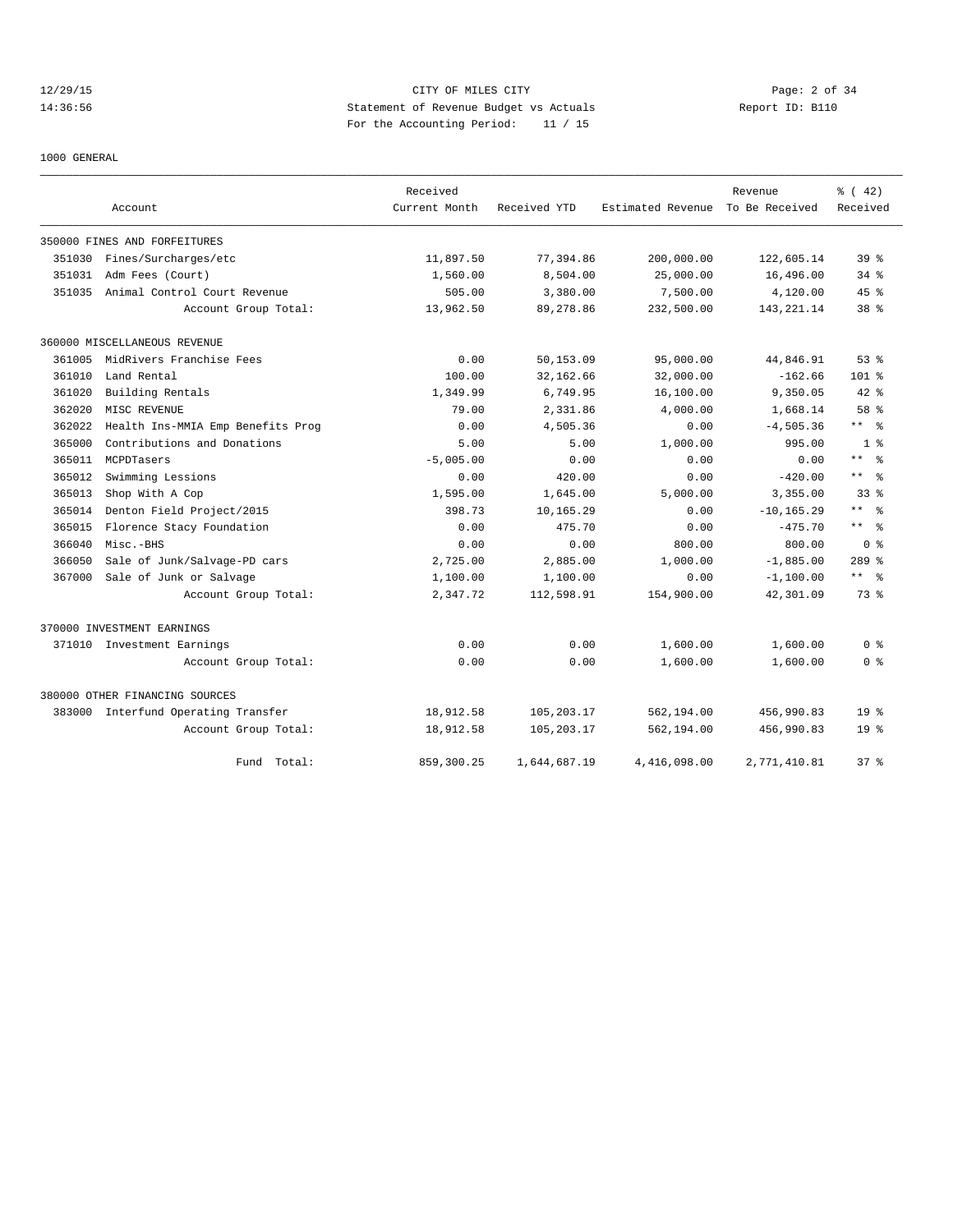# 12/29/15 CITY OF MILES CITY Page: 3 of 34 14:36:56 Statement of Revenue Budget vs Actuals Report ID: B110 For the Accounting Period: 11 / 15

# 2220 LIBRARY

|        |                                   | Received      |              |                   | Revenue        | $\frac{1}{6}$ ( 42)     |
|--------|-----------------------------------|---------------|--------------|-------------------|----------------|-------------------------|
|        | Account                           | Current Month | Received YTD | Estimated Revenue | To Be Received | Received                |
|        | 340000 Charges for Services       |               |              |                   |                |                         |
| 341075 | Serv/Cnty-Interlocal Agmt         | 0.00          | 0.00         | 39,023.00         | 39,023.00      | 0 <sup>8</sup>          |
| 346070 | Library Fees                      | 211.05        | 1,138.10     | 4,000.00          | 2,861.90       | $28$ %                  |
| 346074 | Book Sales                        | 15.30         | 132.10       | 400.00            | 267.90         | 33 <sup>8</sup>         |
|        | Account Group Total:              | 226.35        | 1,270.20     | 43,423.00         | 42,152.80      | 3 <sup>°</sup>          |
|        | 360000 MISCELLANEOUS REVENUE      |               |              |                   |                |                         |
| 365035 | Donation-Library Board of Trustee | 1,561.67      | 3,392.40     | 0.00              | $-3,392.40$    | $***$ $=$ $\frac{6}{5}$ |
|        | Account Group Total:              | 1,561.67      | 3,392.40     | 0.00              | $-3,392.40$    | $***$ $ -$              |
|        | 380000 OTHER FINANCING SOURCES    |               |              |                   |                |                         |
| 383000 | Interfund Operating Transfer      | 24, 144.92    | 120,557.93   | 289,739.00        | 169,181.07     | $42$ %                  |
|        | Account Group Total:              | 24, 144.92    | 120,557.93   | 289,739.00        | 169,181.07     | $42$ %                  |
|        | Fund Total:                       | 25,932.94     | 125, 220.53  | 333,162.00        | 207,941.47     | 38 <sup>8</sup>         |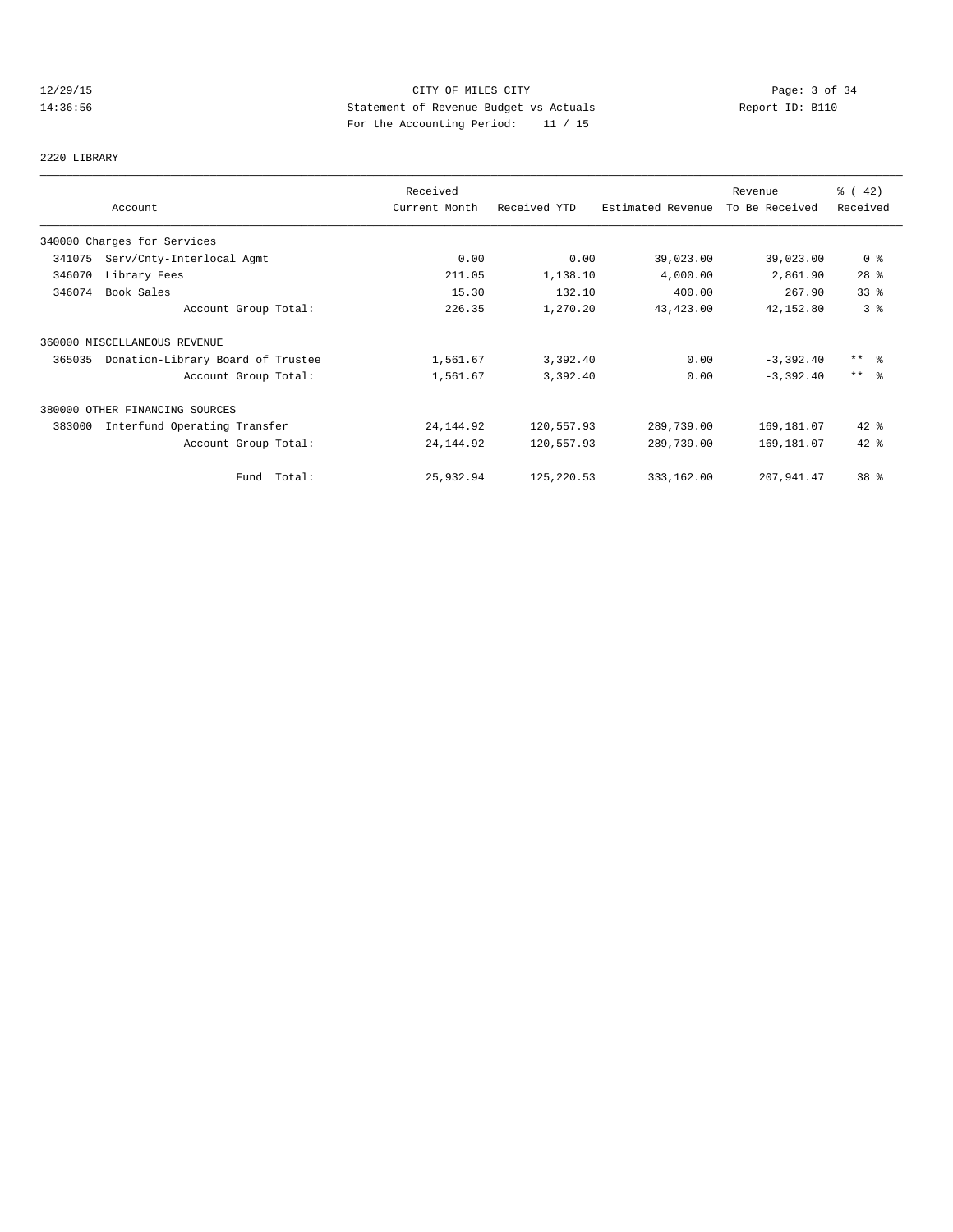# 12/29/15 CITY OF MILES CITY Page: 4 of 34<br>14:36:56 Statement of Revenue Budget vs Actuals Report ID: B110<br>14:36:56 Page: the National Page: And National Page: 4 of 34 14:36:56 Statement of Revenue Budget vs Actuals Report ID: B110 For the Accounting Period: 11 / 15

2260 EMERGENCY DISASTER

| Account      |                                        | Received<br>Current Month | Received YTD | Estimated Revenue | Revenue<br>To Be Received | $\frac{1}{6}$ ( 42)<br>Received |  |
|--------------|----------------------------------------|---------------------------|--------------|-------------------|---------------------------|---------------------------------|--|
| 310000 TAXES |                                        |                           |              |                   |                           |                                 |  |
| 312000       | Penalty & Interest on Delinquent Taxes | 2.85                      | 11.17        | 0.00              | $-11.17$                  | $***$ $\frac{6}{3}$             |  |
|              | Account Group Total:                   | 2.85                      | 11.17        | 0.00              | $-11.17$                  | $***$ $\frac{6}{6}$             |  |
|              | Fund Total:                            | 2.85                      | 11.17        | 0.00              | $-11.17$                  | $***$ $\frac{6}{3}$             |  |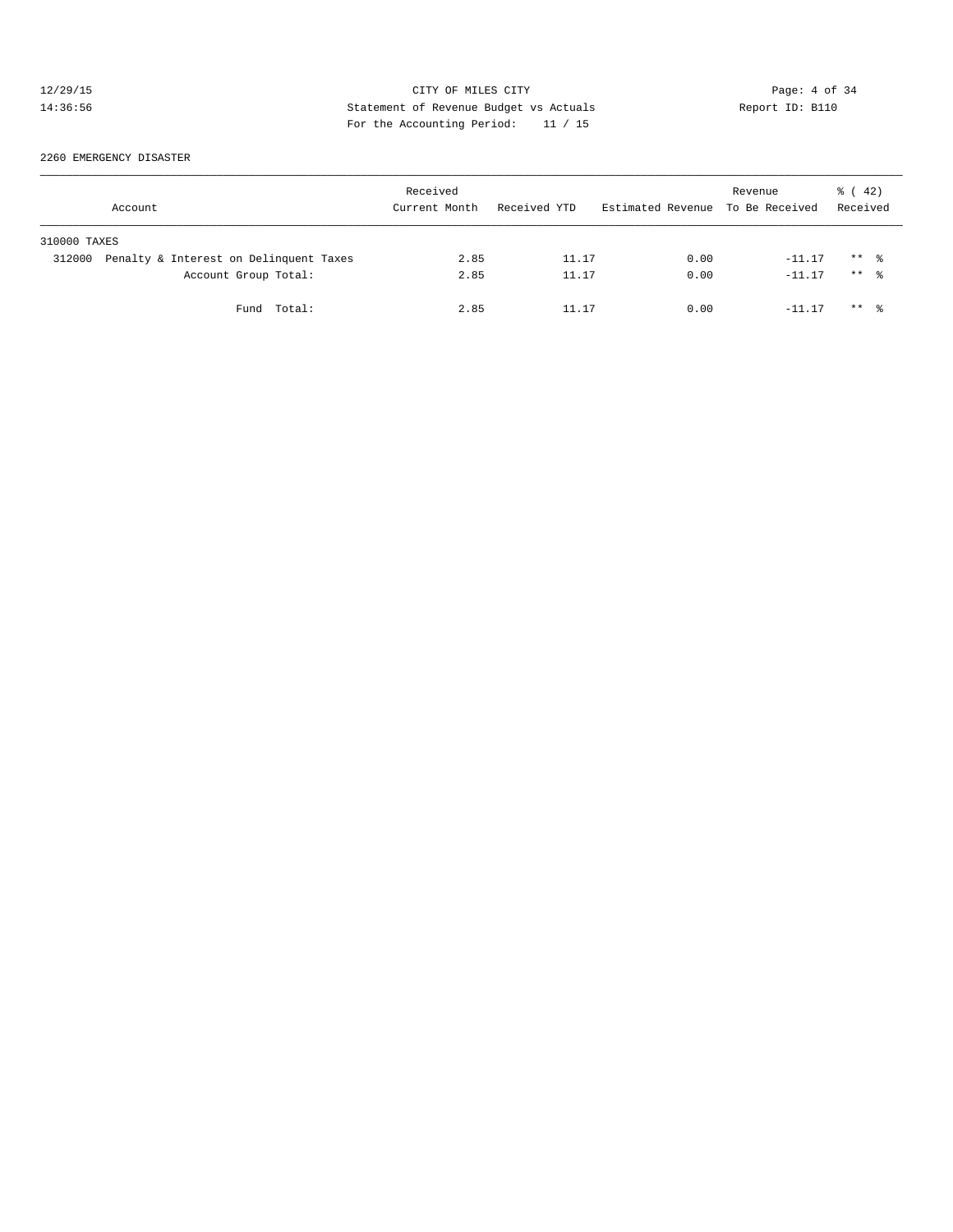# 12/29/15 CITY OF MILES CITY CHEREN CITY Page: 5 of 34<br>14:36:56 Statement of Revenue Budget vs Actuals Report ID: B110<br>14:36:56 Statement of Revenue Budget vs Actuals 14:36:56 Statement of Revenue Budget vs Actuals Report ID: B110 For the Accounting Period: 11 / 15

#### 2270 Health

|                                        | Received      |              |                   | Revenue        | $\frac{1}{6}$ ( 42) |
|----------------------------------------|---------------|--------------|-------------------|----------------|---------------------|
| Account                                | Current Month | Received YTD | Estimated Revenue | To Be Received | Received            |
| 340000 Charges for Services            |               |              |                   |                |                     |
| Health Inspection Fees<br>344030       | 0.00          | 5,348.50     | 20,000.00         | 14,651.50      | $27$ $%$            |
| Account Group Total:                   | 0.00          | 5,348.50     | 20,000.00         | 14,651.50      | $27$ $%$            |
| 380000 OTHER FINANCING SOURCES         |               |              |                   |                |                     |
| Interfund Operating Transfer<br>383000 | 0.00          | 0.00         | 16,500.00         | 16,500.00      | 0 %                 |
| Account Group Total:                   | 0.00          | 0.00         | 16,500.00         | 16,500.00      | 0 <sup>8</sup>      |
| Total:<br>Fund                         | 0.00          | 5,348.50     | 36,500.00         | 31,151.50      | 15 <sup>8</sup>     |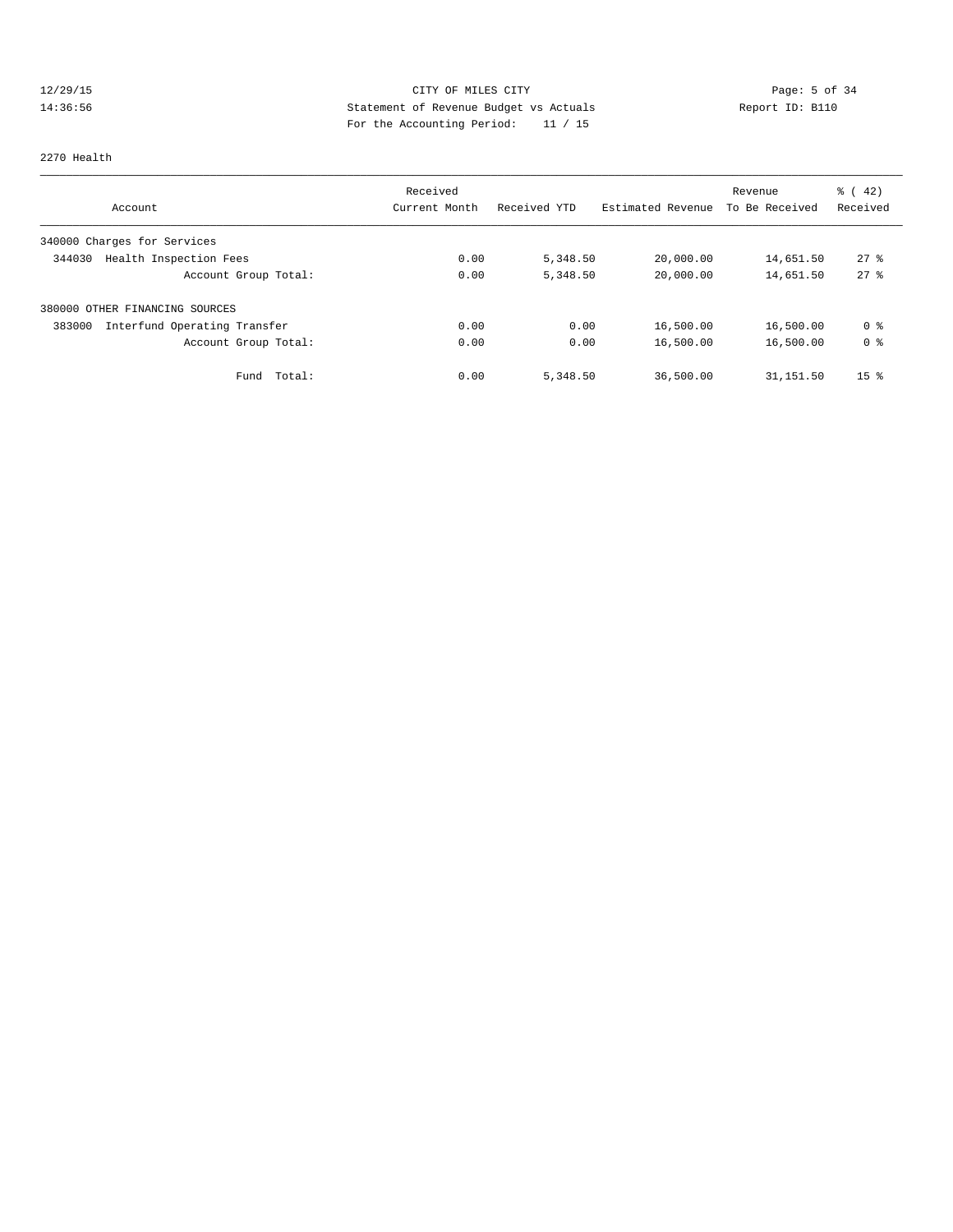# 12/29/15 CITY OF MILES CITY Page: 6 of 34 14:36:56 Statement of Revenue Budget vs Actuals Report ID: B110 For the Accounting Period: 11 / 15

2350 Local Government/Study Commission

|              | Account                 |        | Received<br>Current Month | Received YTD | Estimated Revenue | Revenue<br>To Be Received | 42)<br>ී (<br>Received |
|--------------|-------------------------|--------|---------------------------|--------------|-------------------|---------------------------|------------------------|
| 310000 TAXES |                         |        |                           |              |                   |                           |                        |
| 311010       | Real Property Taxes     |        | 4,432.63                  | 4,575.74     | 11,739.00         | 7,163.26                  | 39 <sup>°</sup>        |
| 311020       | Personal Property Taxes |        | 7.79                      | 16.27        | 0.00              | $-16.27$                  | $***$ %                |
|              | Account Group Total:    |        | 4,440.42                  | 4,592.01     | 11,739.00         | 7.146.99                  | 39 <sup>8</sup>        |
|              | Fund                    | Total: | 4,440.42                  | 4,592.01     | 11,739.00         | 7,146.99                  | 39 <sup>8</sup>        |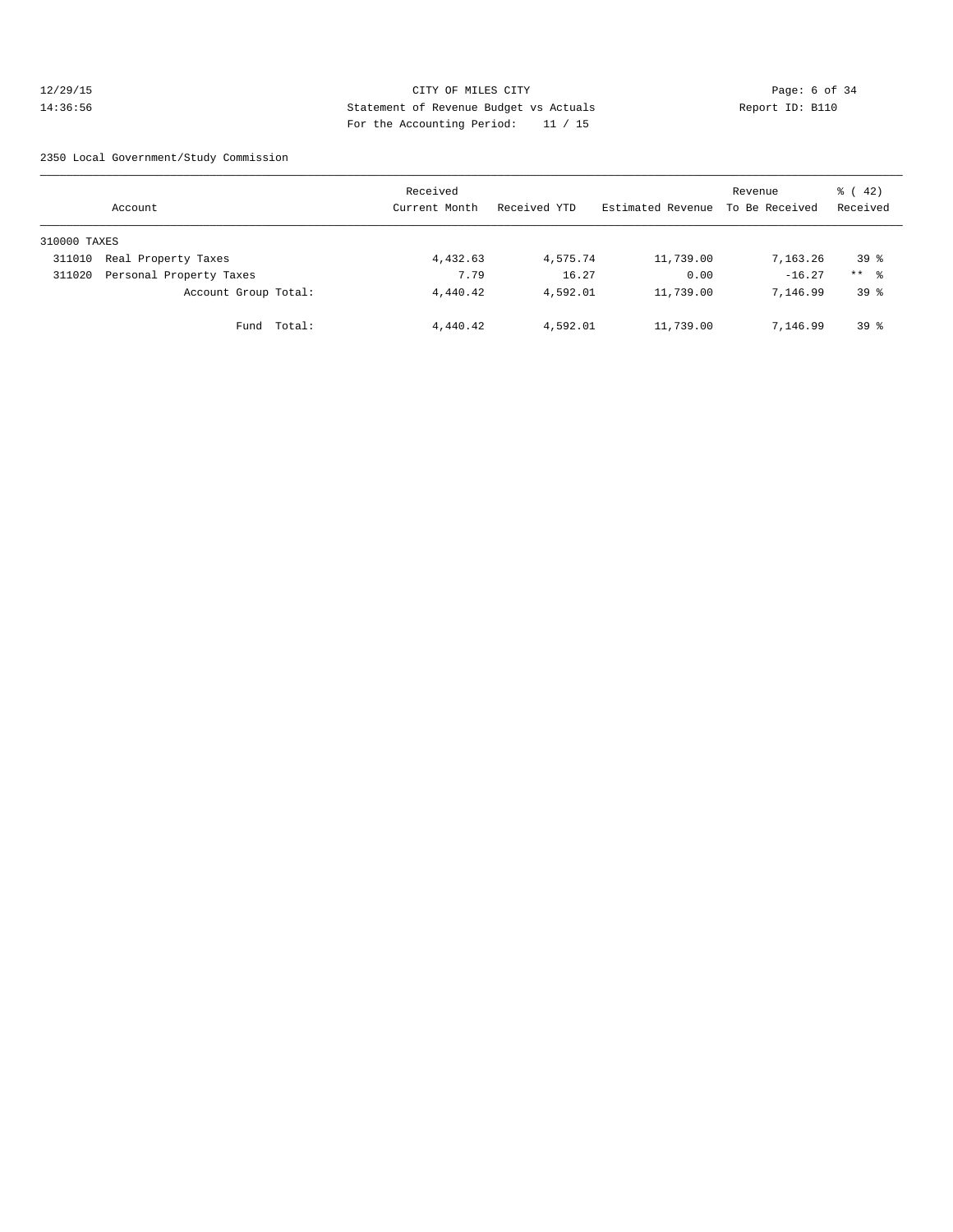# 12/29/15 CITY OF MILES CITY Page: 7 of 34 14:36:56 Statement of Revenue Budget vs Actuals Report ID: B110 For the Accounting Period: 11 / 15

2372 Permissive Medical Levy

|              | Account                                | Received<br>Current Month | Received YTD | Estimated Revenue | Revenue<br>To Be Received | $\frac{1}{6}$ ( 42)<br>Received |
|--------------|----------------------------------------|---------------------------|--------------|-------------------|---------------------------|---------------------------------|
| 310000 TAXES |                                        |                           |              |                   |                           |                                 |
| 311010       | Real Property Taxes                    | 85,642.18                 | 88,733.60    | 161,539.00        | 72,805.40                 | 55 <sup>8</sup>                 |
| 311020       | Personal Property Taxes                | 177.52                    | 373.22       | 5,272.00          | 4,898.78                  | 7 %                             |
| 312000       | Penalty & Interest on Delinquent Taxes | 9.93                      | 39.13        | 0.00              | $-39.13$                  | ** 왕                            |
|              | Account Group Total:                   | 85,829.63                 | 89, 145, 95  | 166,811.00        | 77,665.05                 | $53$ $%$                        |
|              | Fund Total:                            | 85,829.63                 | 89, 145, 95  | 166,811.00        | 77,665.05                 | $53$ $%$                        |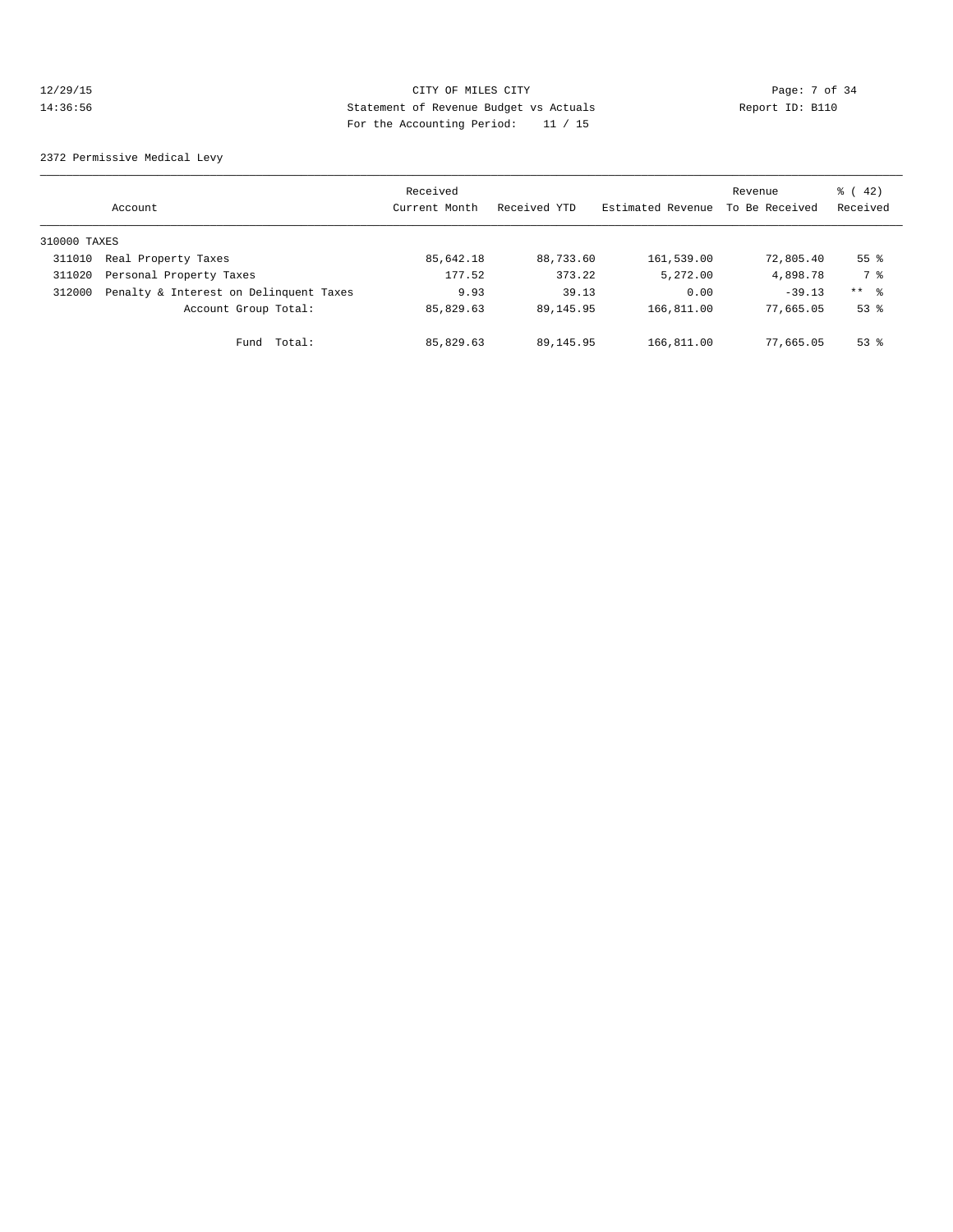# 12/29/15 CITY OF MILES CITY Page: 8 of 34<br>14:36:56 Statement of Revenue Budget vs Actuals Report ID: B110<br>14:36:56 Page: the National Page of Actual Page: 11:16 14:36:56 Statement of Revenue Budget vs Actuals Report ID: B110 For the Accounting Period: 11 / 15

#### 2394 BUILDING CODE ENFORCEMENT

| Account                              | Received<br>Current Month | Received YTD | Estimated Revenue | Revenue<br>To Be Received | $\frac{1}{6}$ ( 42)<br>Received |
|--------------------------------------|---------------------------|--------------|-------------------|---------------------------|---------------------------------|
| 320000 LICENSES AND PERMITS          |                           |              |                   |                           |                                 |
| Building & Related Permits<br>323010 | 4,469.35                  | 37,895.66    | 75,000.00         | 37,104.34                 | $51$ $%$                        |
| Account Group Total:                 | 4,469.35                  | 37,895.66    | 75,000.00         | 37,104.34                 | $51$ $%$                        |
| Fund Total:                          | 4,469.35                  | 37,895,66    | 75,000.00         | 37,104.34                 | $51$ %                          |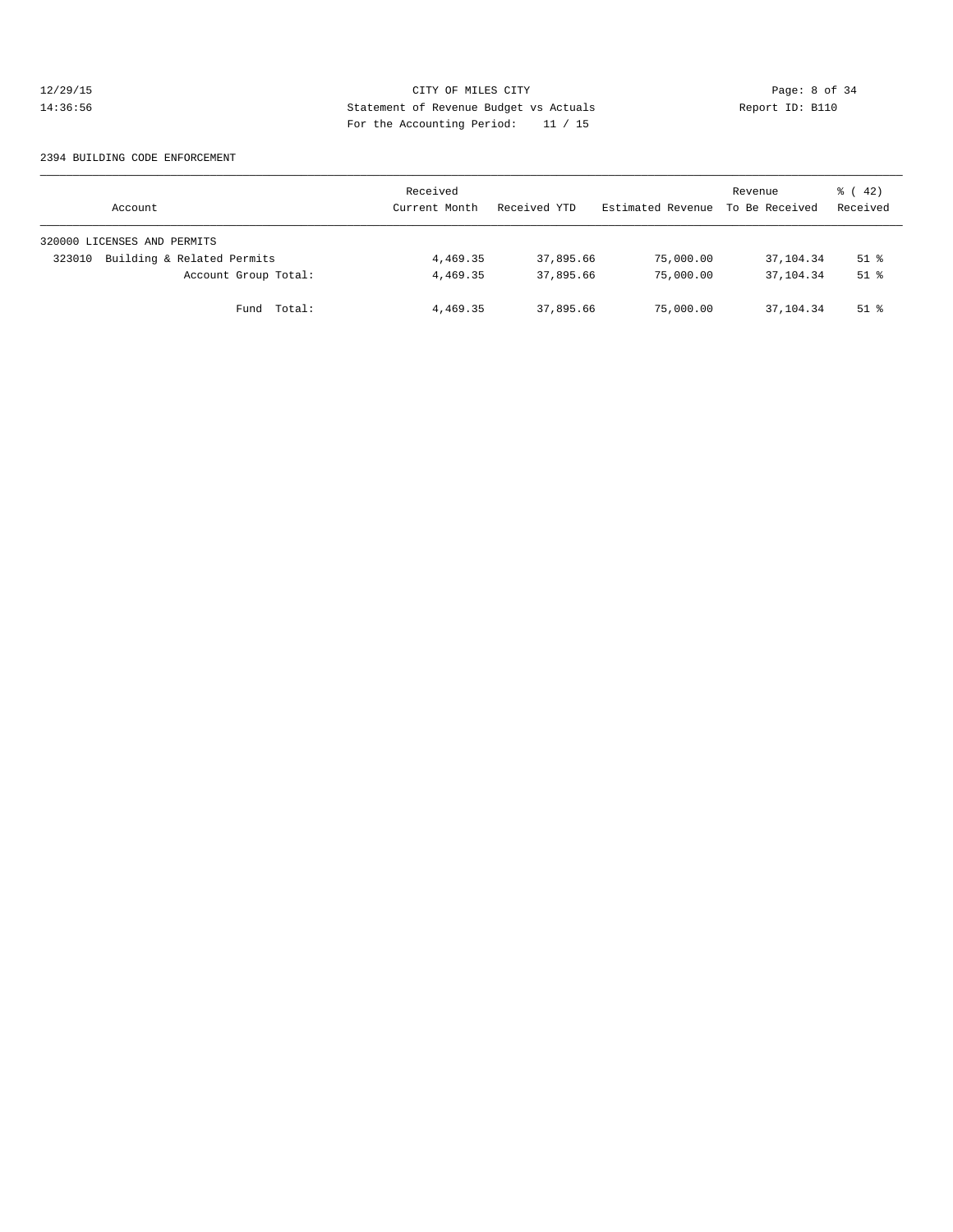# 12/29/15 CITY OF MILES CITY Page: 9 of 34<br>14:36:56 Statement of Revenue Budget vs Actuals Report ID: B110<br>14:36:56 Statement of Revenue Budget vs Actuals 14:36:56 Statement of Revenue Budget vs Actuals Report ID: B110 For the Accounting Period: 11 / 15

2400 LTG M D#165-(Gen City)

|        |                                          | Received      |              |                   | Revenue        | $\frac{1}{6}$ ( 42) |
|--------|------------------------------------------|---------------|--------------|-------------------|----------------|---------------------|
|        | Account                                  | Current Month | Received YTD | Estimated Revenue | To Be Received | Received            |
|        | 360000 MISCELLANEOUS REVENUE             |               |              |                   |                |                     |
| 363010 | Maintenance Assessments                  | 92,266.78     | 97,126.88    | 168,599.00        | 71,472.12      | 58 %                |
| 363040 | Penalty & Interest on Deling Assessments | 82.14         | 232.69       | 500.00            | 267.31         | 47.8                |
|        | Account Group Total:                     | 92,348.92     | 97,359.57    | 169,099.00        | 71,739.43      | 58 %                |
|        | 370000 INVESTMENT EARNINGS               |               |              |                   |                |                     |
| 371010 | Investment Earnings                      | 0.00          | 0.00         | 100.00            | 100.00         | 0 %                 |
|        | Account Group Total:                     | 0.00          | 0.00         | 100.00            | 100.00         | 0 <sup>8</sup>      |
|        | Total:<br>Fund                           | 92,348.92     | 97,359.57    | 169,199.00        | 71,839.43      | 58 %                |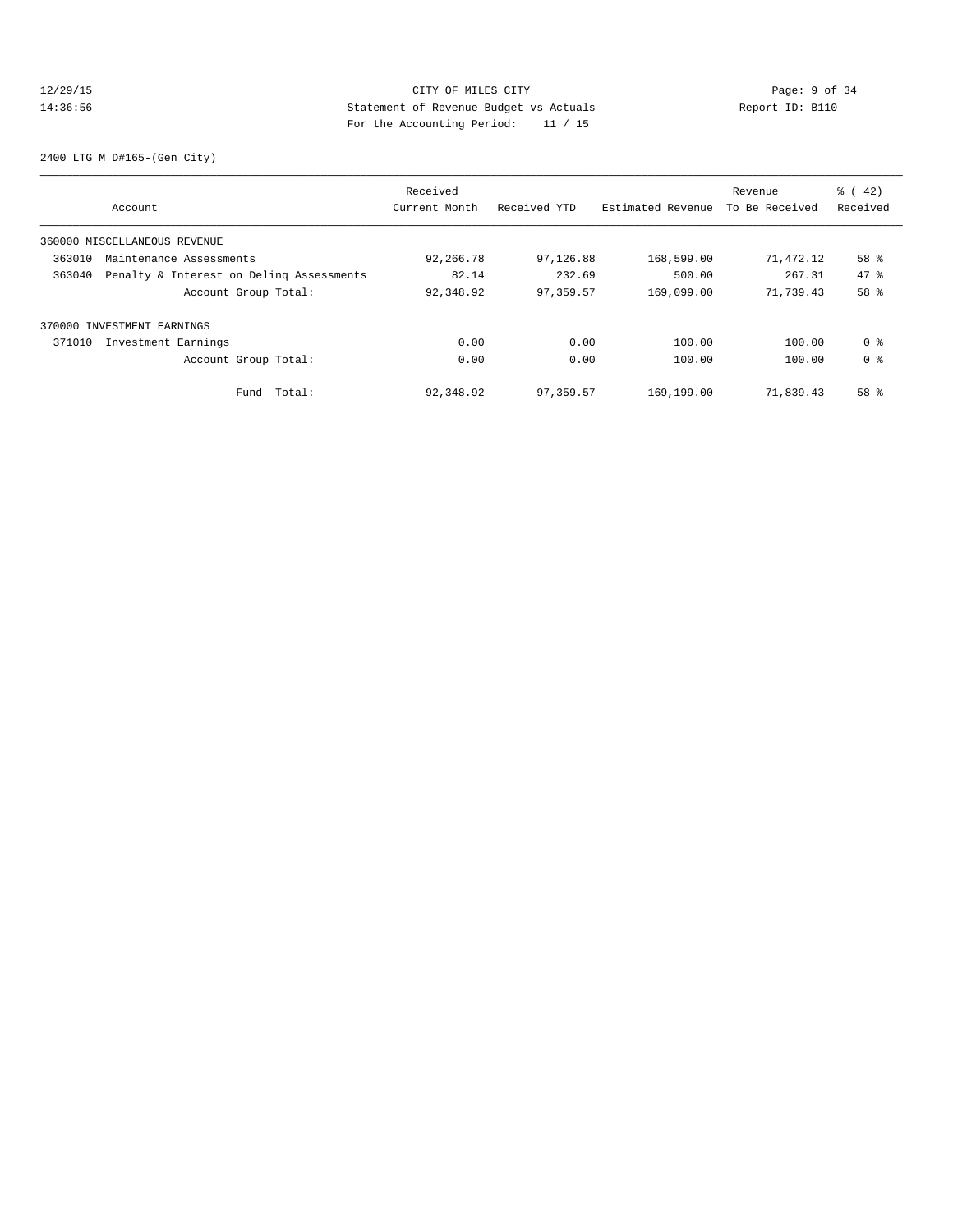# 12/29/15 Page: 10 of 34 14:36:56 Statement of Revenue Budget vs Actuals Report ID: B110 For the Accounting Period: 11 / 15

2420 LTG M D#167-(MilesAddn Etc)

|        | Account                                  | Received<br>Current Month | Received YTD | Estimated Revenue | Revenue<br>To Be Received | $\frac{1}{6}$ ( 42)<br>Received |
|--------|------------------------------------------|---------------------------|--------------|-------------------|---------------------------|---------------------------------|
|        | 360000 MISCELLANEOUS REVENUE             |                           |              |                   |                           |                                 |
| 363010 | Maintenance Assessments                  | 16,707.11                 | 17,641.76    | 31,557.00         | 13,915.24                 | 56 %                            |
| 363040 | Penalty & Interest on Deling Assessments | 22.51                     | 59.75        | 100.00            | 40.25                     | 60 %                            |
|        | Account Group Total:                     | 16,729.62                 | 17,701.51    | 31,657.00         | 13,955.49                 | 56 <sup>8</sup>                 |
|        | Fund Total:                              | 16,729.62                 | 17,701.51    | 31,657.00         | 13,955.49                 | $56$ $%$                        |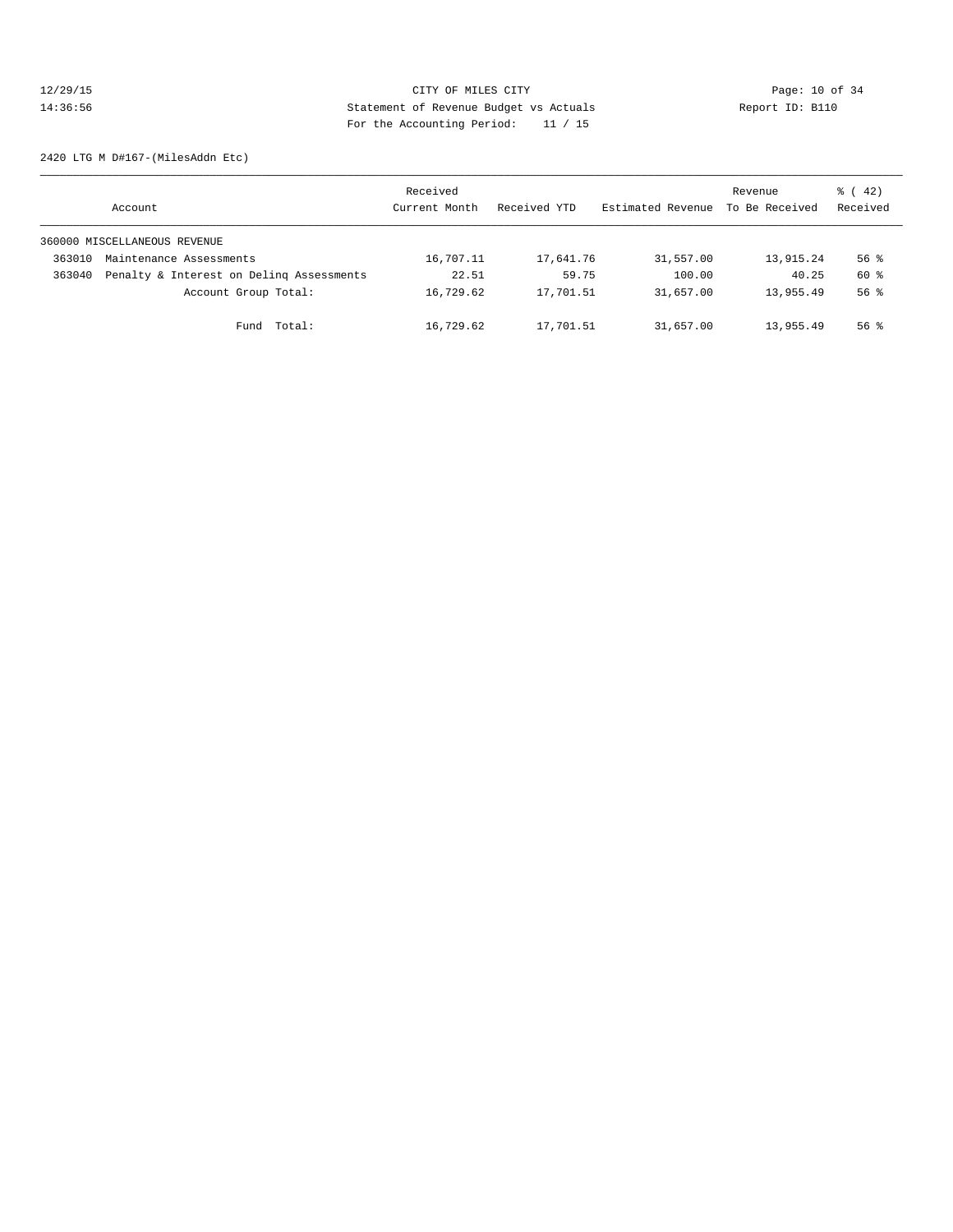# 12/29/15 Page: 11 of 34 14:36:56 Statement of Revenue Budget vs Actuals Report ID: B110 For the Accounting Period: 11 / 15

2430 LTG M D#171-(Balsam Est)

| Account                           | Received<br>Current Month | Received YTD | Estimated Revenue | Revenue<br>To Be Received | $\frac{1}{6}$ ( 42)<br>Received |
|-----------------------------------|---------------------------|--------------|-------------------|---------------------------|---------------------------------|
| 360000 MISCELLANEOUS REVENUE      |                           |              |                   |                           |                                 |
| 363010<br>Maintenance Assessments | 2,146.54                  | 2,215.19     | 4,267.00          | 2,051.81                  | $52$ $%$                        |
| Account Group Total:              | 2,146.54                  | 2, 215, 19   | 4,267.00          | 2,051.81                  | $52$ $%$                        |
| Fund Total:                       | 2,146.54                  | 2, 215, 19   | 4,267.00          | 2,051.81                  | $52$ $%$                        |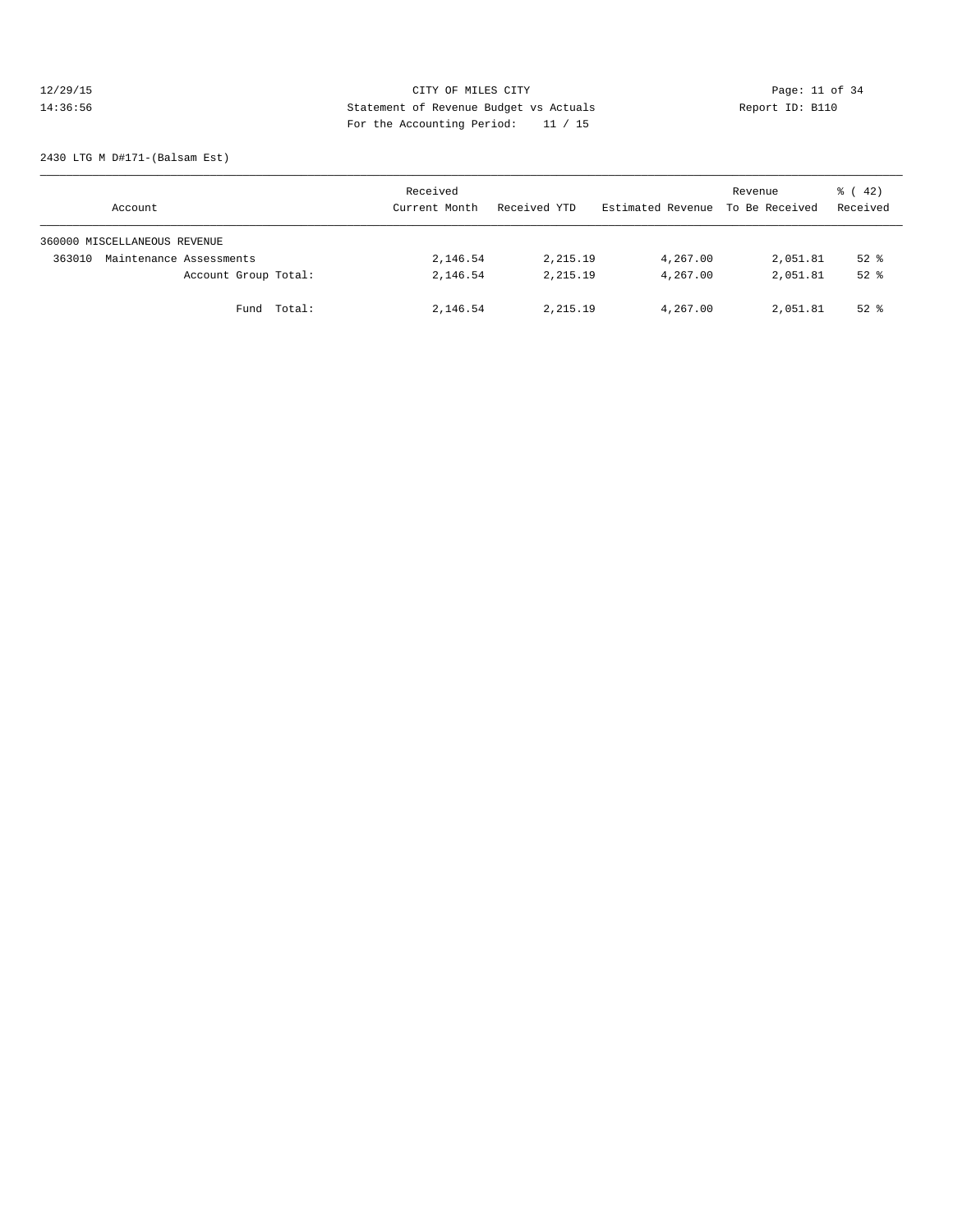# 12/29/15 **Page: 12 of 34** CITY OF MILES CITY **Page: 12 of 34** 14:36:56 Statement of Revenue Budget vs Actuals Report ID: B110 For the Accounting Period: 11 / 15

2440 LTG M D#172-(Main Str)

|        |                                          | Received      |              |                   | Revenue        | % (42)          |
|--------|------------------------------------------|---------------|--------------|-------------------|----------------|-----------------|
|        | Account                                  | Current Month | Received YTD | Estimated Revenue | To Be Received | Received        |
|        | 360000 MISCELLANEOUS REVENUE             |               |              |                   |                |                 |
| 363010 | Maintenance Assessments                  | 10,343.13     | 10,343.13    | 17,482.00         | 7,138.87       | 59 %            |
| 363040 | Penalty & Interest on Deling Assessments | 0.00          | 0.00         | 100.00            | 100.00         | 0 <sup>8</sup>  |
|        | Account Group Total:                     | 10,343.13     | 10,343.13    | 17,582.00         | 7,238.87       | 59 %            |
|        | 370000 INVESTMENT EARNINGS               |               |              |                   |                |                 |
| 371010 | Investment Earnings                      | 0.00          | 0.00         | 50.00             | 50.00          | 0 <sup>8</sup>  |
|        | Account Group Total:                     | 0.00          | 0.00         | 50.00             | 50.00          | 0 <sup>8</sup>  |
|        | Total:<br>Fund                           | 10,343.13     | 10,343.13    | 17,632.00         | 7,288.87       | 59 <sup>°</sup> |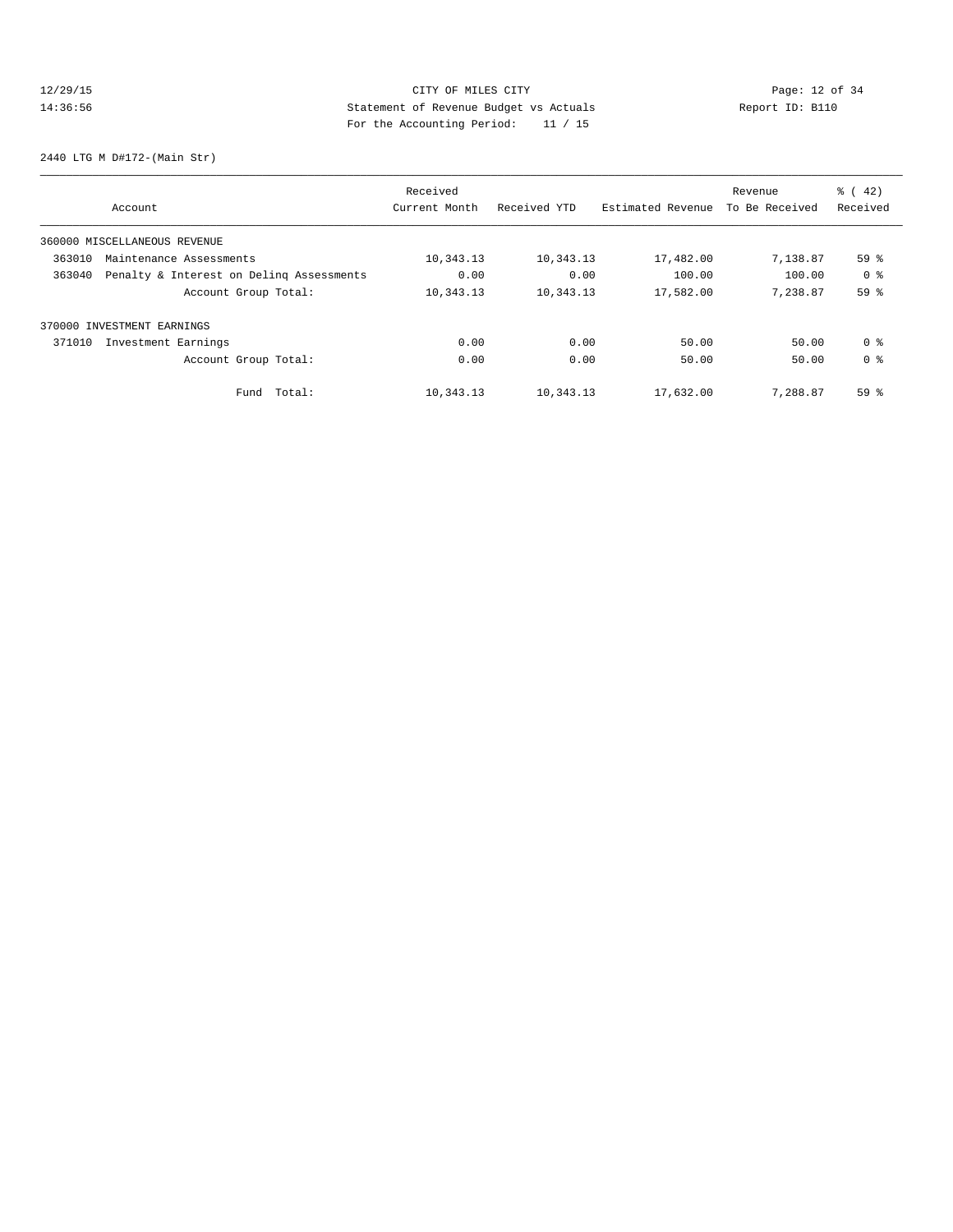# 12/29/15 Page: 13 of 34 14:36:56 Statement of Revenue Budget vs Actuals Report ID: B110 For the Accounting Period: 11 / 15

2450 LTG M D#195-(SG-Trico)

|        | Account                                  | Received<br>Current Month | Received YTD | Estimated Revenue | Revenue<br>To Be Received | $\frac{1}{6}$ ( 42)<br>Received |
|--------|------------------------------------------|---------------------------|--------------|-------------------|---------------------------|---------------------------------|
|        | 360000 MISCELLANEOUS REVENUE             |                           |              |                   |                           |                                 |
| 363010 | Maintenance Assessments                  | 2,626.10                  | 2,662.67     | 5,319,00          | 2,656.33                  | 50%                             |
| 363040 | Penalty & Interest on Deling Assessments | 0.00                      | 1.64         | 0.00              | $-1.64$                   | $***$ %                         |
|        | Account Group Total:                     | 2,626.10                  | 2,664.31     | 5,319.00          | 2,654.69                  | 50%                             |
|        | Total:<br>Fund                           | 2,626.10                  | 2,664.31     | 5,319.00          | 2,654.69                  | 50%                             |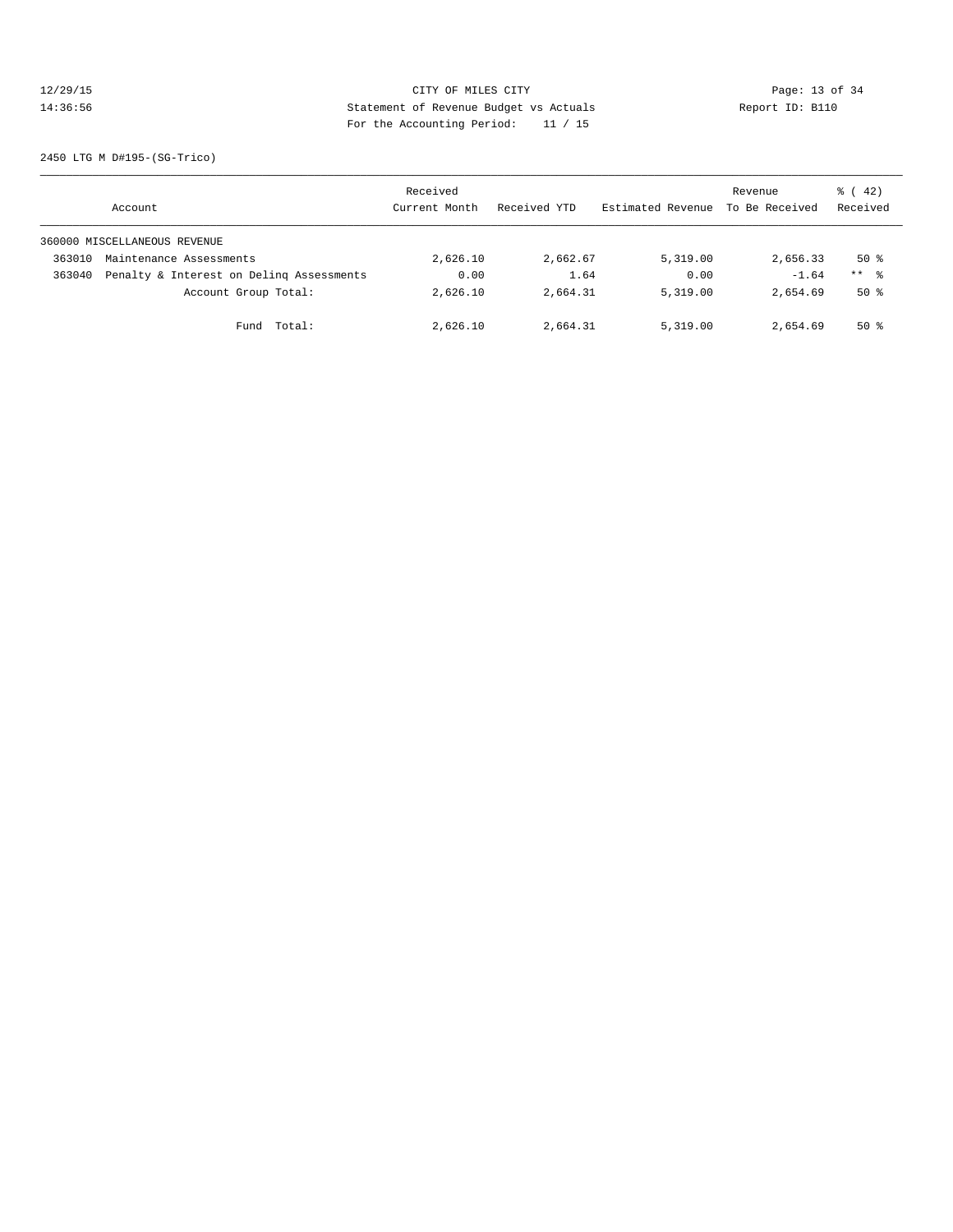# 12/29/15 Page: 14 of 34 14:36:56 Statement of Revenue Budget vs Actuals Report ID: B110 For the Accounting Period: 11 / 15

2470 LTG M D#202-(SG-MDU&NV)

|        | Account                                  | Received<br>Current Month | Received YTD | Estimated Revenue | Revenue<br>To Be Received | $\frac{1}{6}$ ( 42)<br>Received |
|--------|------------------------------------------|---------------------------|--------------|-------------------|---------------------------|---------------------------------|
|        | 360000 MISCELLANEOUS REVENUE             |                           |              |                   |                           |                                 |
| 363010 | Maintenance Assessments                  | 4,078.28                  | 4,107.67     | 7,614.00          | 3,506.33                  | $54$ %                          |
| 363040 | Penalty & Interest on Deling Assessments | 10.41                     | 11.73        | 10.00             | $-1.73$                   | $117*$                          |
|        | Account Group Total:                     | 4,088.69                  | 4,119.40     | 7,624.00          | 3,504.60                  | $54$ %                          |
|        | Total:<br>Fund                           | 4,088.69                  | 4,119.40     | 7,624.00          | 3,504.60                  | $54$ %                          |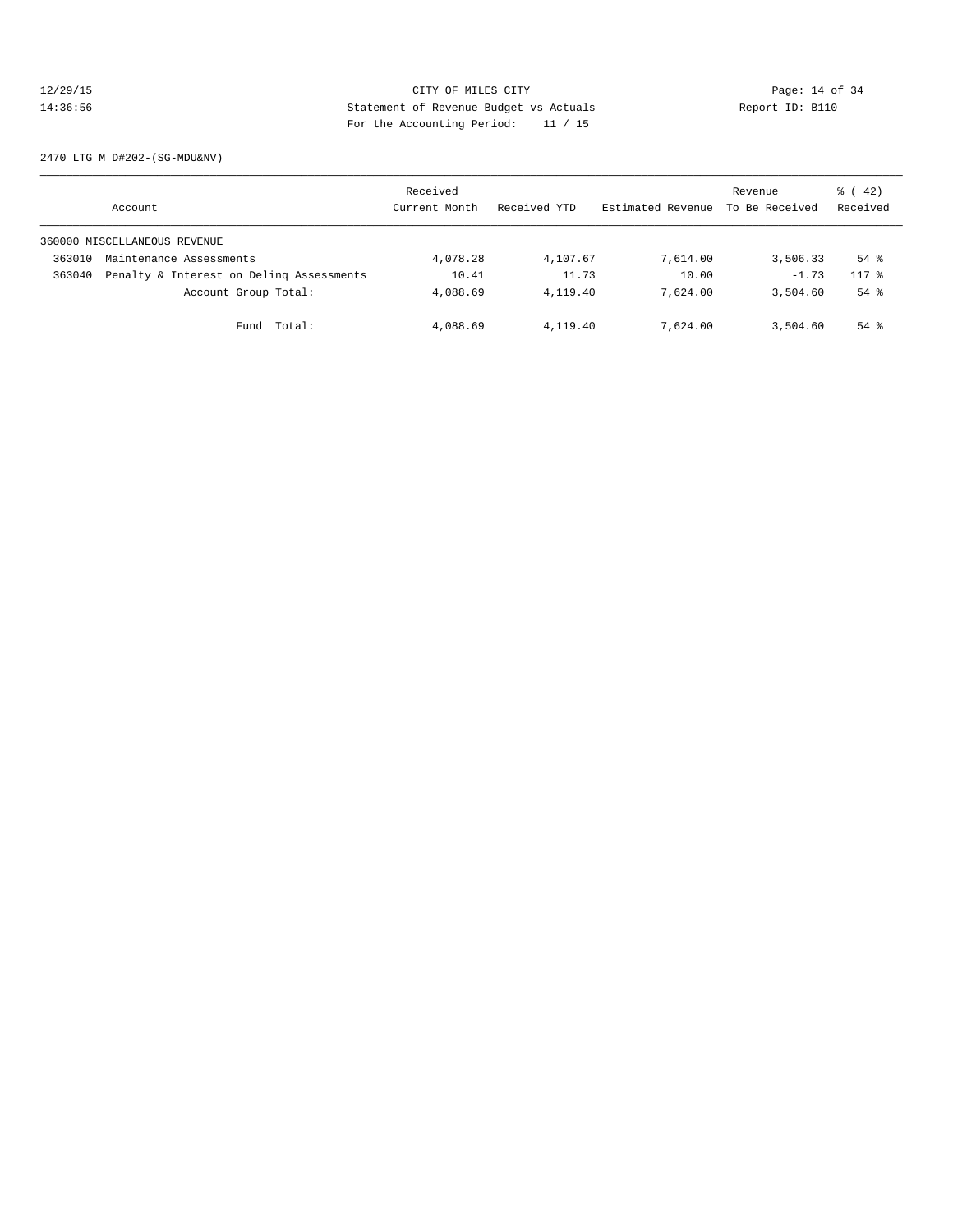# 12/29/15 Page: 15 of 34 14:36:56 Statement of Revenue Budget vs Actuals Report ID: B110 For the Accounting Period: 11 / 15

2480 LTG M M#173-(Milestown Estates)

|        | Account                                  | Received<br>Current Month | Received YTD | Estimated Revenue | Revenue<br>To Be Received | $\frac{1}{6}$ ( 42)<br>Received |
|--------|------------------------------------------|---------------------------|--------------|-------------------|---------------------------|---------------------------------|
|        | 360000 MISCELLANEOUS REVENUE             |                           |              |                   |                           |                                 |
| 363010 | Maintenance Assessments                  | 1,262.27                  | 1,378.43     | 1,701.00          | 322.57                    | 81 %                            |
| 363040 | Penalty & Interest on Deling Assessments | 0.00                      | 5.22         | 0.00              | $-5.22$                   | $***$ 8                         |
|        | Account Group Total:                     | 1,262.27                  | 1,383.65     | 1,701.00          | 317.35                    | $81$ %                          |
|        | Fund Total:                              | 1,262.27                  | 1,383.65     | 1,701.00          | 317.35                    | $81$ %                          |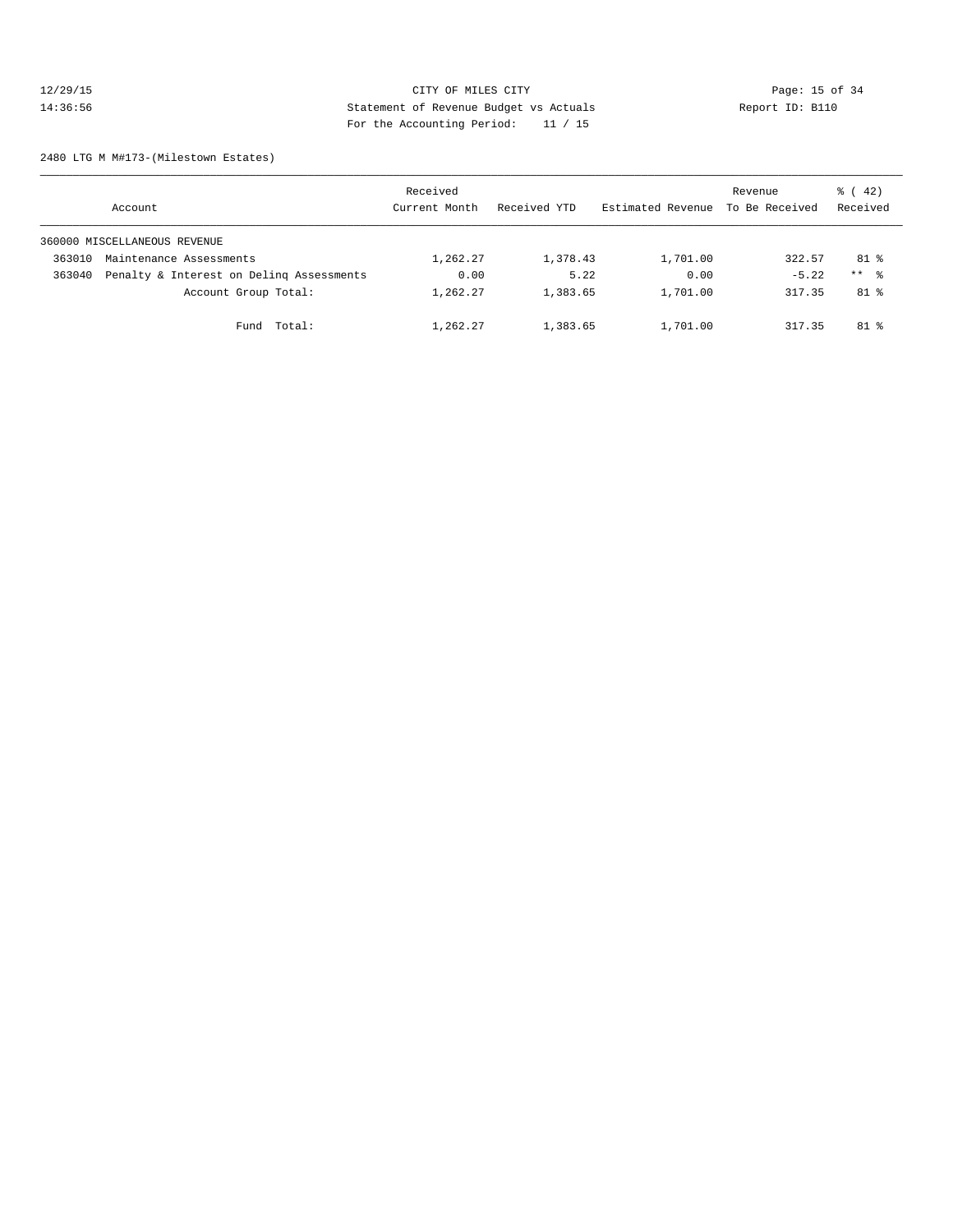# 12/29/15 Page: 16 of 34 14:36:56 Statement of Revenue Budget vs Actuals Report ID: B110 For the Accounting Period: 11 / 15

2510 STR MAINT DIST #204

|        | Account                                  | Received<br>Current Month | Received YTD | Estimated Revenue | Revenue<br>To Be Received | % (42)<br>Received |
|--------|------------------------------------------|---------------------------|--------------|-------------------|---------------------------|--------------------|
|        | 360000 MISCELLANEOUS REVENUE             |                           |              |                   |                           |                    |
| 362020 | MISC REVENUE                             | 0.00                      | 59,703.00    | 59,703.00         | 0.00                      | $100$ %            |
| 363010 | Maintenance Assessments                  | 557,095.43                | 579,647.23   | 1,020,036.00      | 440,388.77                | 57%                |
| 363040 | Penalty & Interest on Deling Assessments | 490.17                    | 1,216.86     | 1,000.00          | $-216.86$                 | 122 %              |
|        | Account Group Total:                     | 557,585.60                | 640,567.09   | 1,080,739.00      | 440, 171.91               | 59 %               |
|        | 370000 INVESTMENT EARNINGS               |                           |              |                   |                           |                    |
| 371010 | Investment Earnings                      | 0.00                      | 0.00         | 400.00            | 400.00                    | 0 <sup>8</sup>     |
|        | Account Group Total:                     | 0.00                      | 0.00         | 400.00            | 400.00                    | 0 <sup>8</sup>     |
|        | 380000 OTHER FINANCING SOURCES           |                           |              |                   |                           |                    |
| 383000 | Interfund Operating Transfer             | 0.00                      | 0.00         | 90,327.00         | 90,327.00                 | 0 <sup>8</sup>     |
|        | Account Group Total:                     | 0.00                      | 0.00         | 90,327.00         | 90,327.00                 | 0 <sup>8</sup>     |
|        | Total:<br>Fund                           | 557,585.60                | 640,567.09   | 1,171,466.00      | 530,898.91                | 55 %               |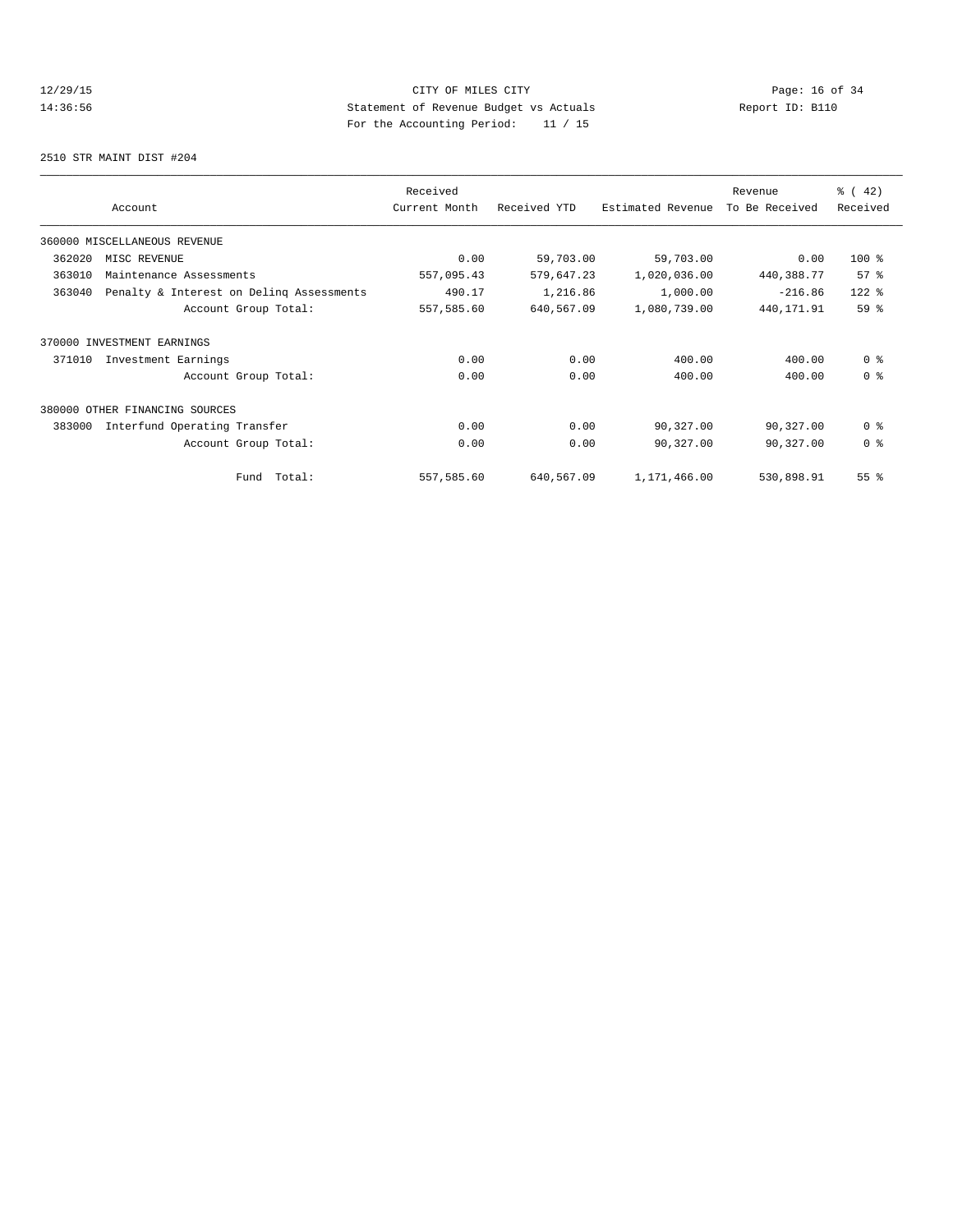# 12/29/15 **Page: 17 of 34** CITY OF MILES CITY **Page: 17 of 34** 14:36:56 Statement of Revenue Budget vs Actuals Report ID: B110 For the Accounting Period: 11 / 15

#### 2520 STR MAINT DIST #205

|        |                                          | Received      |              |                   | Revenue        | % (42)         |
|--------|------------------------------------------|---------------|--------------|-------------------|----------------|----------------|
|        | Account                                  | Current Month | Received YTD | Estimated Revenue | To Be Received | Received       |
|        | 330000 INTERGOVERNMENTAL REVENUES        |               |              |                   |                |                |
| 334001 | CTEP-SRTS- Safe route to school          | 17,668.05     | 17,668.05    | 315,010.00        | 297, 341.95    | 6 %            |
|        | Account Group Total:                     | 17,668.05     | 17,668.05    | 315,010.00        | 297, 341.95    | 6 %            |
|        | 360000 MISCELLANEOUS REVENUE             |               |              |                   |                |                |
| 363010 | Maintenance Assessments                  | 107,042.15    | 141,222.13   | 242,476.00        | 101,253.87     | 58 %           |
| 363040 | Penalty & Interest on Deling Assessments | 148.12        | 432.35       | 1,000.00          | 567.65         | 43.8           |
|        | Account Group Total:                     | 107,190.27    | 141,654.48   | 243, 476.00       | 101,821.52     | 58 %           |
|        | 370000 INVESTMENT EARNINGS               |               |              |                   |                |                |
| 371010 | Investment Earnings                      | 0.00          | 0.00         | 400.00            | 400.00         | 0 <sup>8</sup> |
|        | Account Group Total:                     | 0.00          | 0.00         | 400.00            | 400.00         | 0 <sup>8</sup> |
|        | 380000 OTHER FINANCING SOURCES           |               |              |                   |                |                |
| 383000 | Interfund Operating Transfer             | 0.00          | 0.00         | 90,327.00         | 90,327.00      | 0 <sup>8</sup> |
|        | Account Group Total:                     | 0.00          | 0.00         | 90,327.00         | 90,327.00      | 0 <sup>8</sup> |
|        | Fund Total:                              | 124,858.32    | 159, 322.53  | 649,213.00        | 489,890.47     | $25$ %         |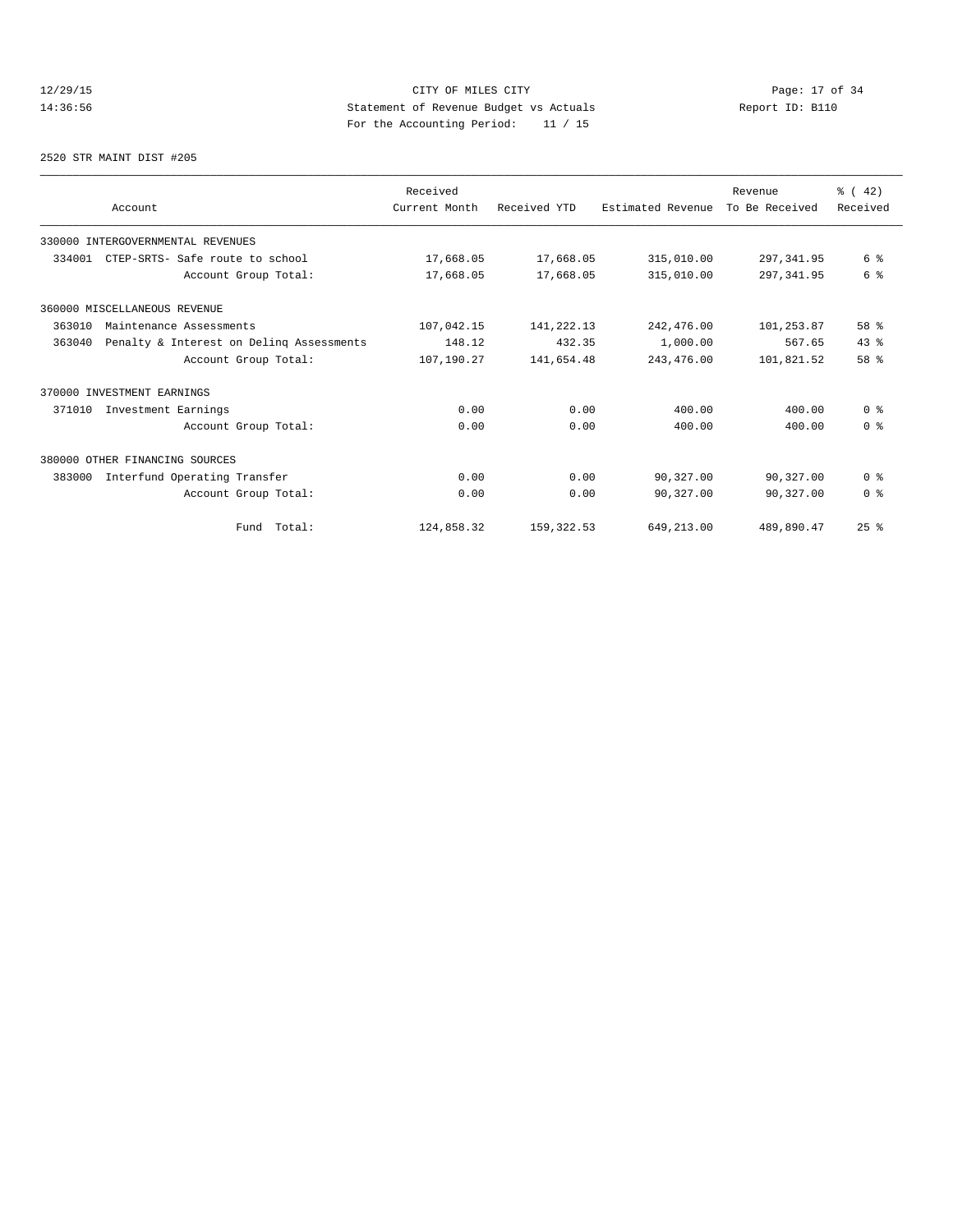# 12/29/15 Page: 18 of 34 14:36:56 Statement of Revenue Budget vs Actuals Report ID: B110 For the Accounting Period: 11 / 15

2540 STR MAINT DIST#207-(MILESTOWN ESTATES)

|        | Account                                  | Received<br>Current Month | Received YTD | Estimated Revenue | Revenue<br>To Be Received | $\frac{1}{6}$ ( 42)<br>Received |
|--------|------------------------------------------|---------------------------|--------------|-------------------|---------------------------|---------------------------------|
|        | 360000 MISCELLANEOUS REVENUE             |                           |              |                   |                           |                                 |
| 363010 | Maintenance Assessments                  | 4,709.18                  | 4,990.03     | 6,464.00          | 1,473.97                  | 77.8                            |
| 363040 | Penalty & Interest on Deling Assessments | 0.00                      | 12.61        | 0.00              | $-12.61$                  | $***$ $\approx$                 |
|        | Account Group Total:                     | 4,709.18                  | 5,002.64     | 6,464.00          | 1,461.36                  | 77.8                            |
|        | Total:<br>Fund                           | 4,709.18                  | 5,002.64     | 6,464.00          | 1,461.36                  | 77.8                            |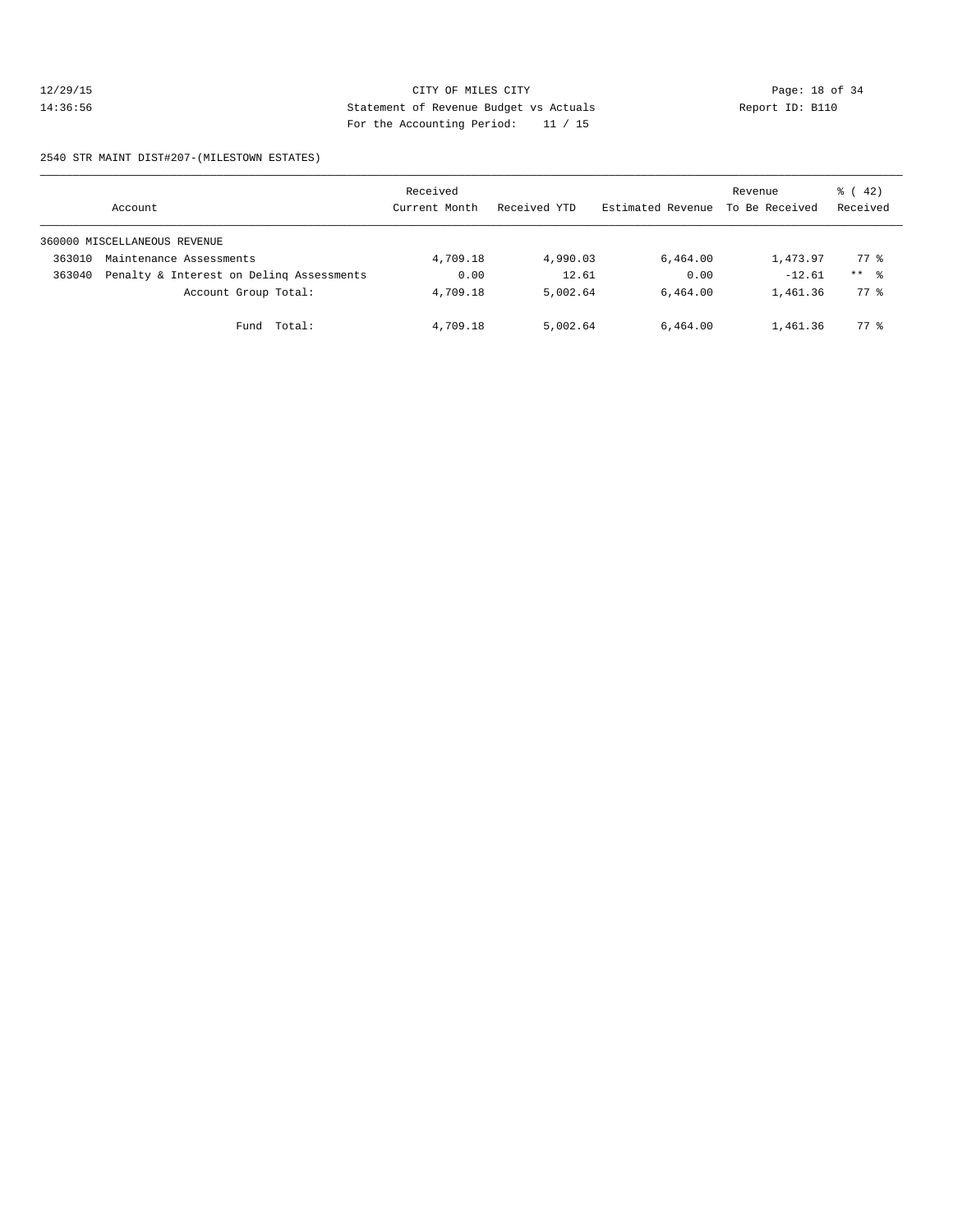# 12/29/15 CITY OF MILES CITY Page: 19 of 34 14:36:56 Statement of Revenue Budget vs Actuals Report ID: B110 For the Accounting Period: 11 / 15

#### 2701 Fire Grants

| Account                      | Received<br>Current Month | Received YTD | Estimated Revenue To Be Received | Revenue  | $\frac{1}{6}$ ( 42)<br>Received |
|------------------------------|---------------------------|--------------|----------------------------------|----------|---------------------------------|
| 360000 MISCELLANEOUS REVENUE |                           |              |                                  |          |                                 |
| 365040<br>DONATIONS-FIRE/AMB | 0.00                      | 0.00         | 1,000.00                         | 1,000.00 | 0 %                             |
| Account Group Total:         | 0.00                      | 0.00         | 1,000.00                         | 1,000.00 | 0 <sup>8</sup>                  |
| Fund Total:                  | 0.00                      | 0.00         | 1,000.00                         | 1,000.00 | 0 %                             |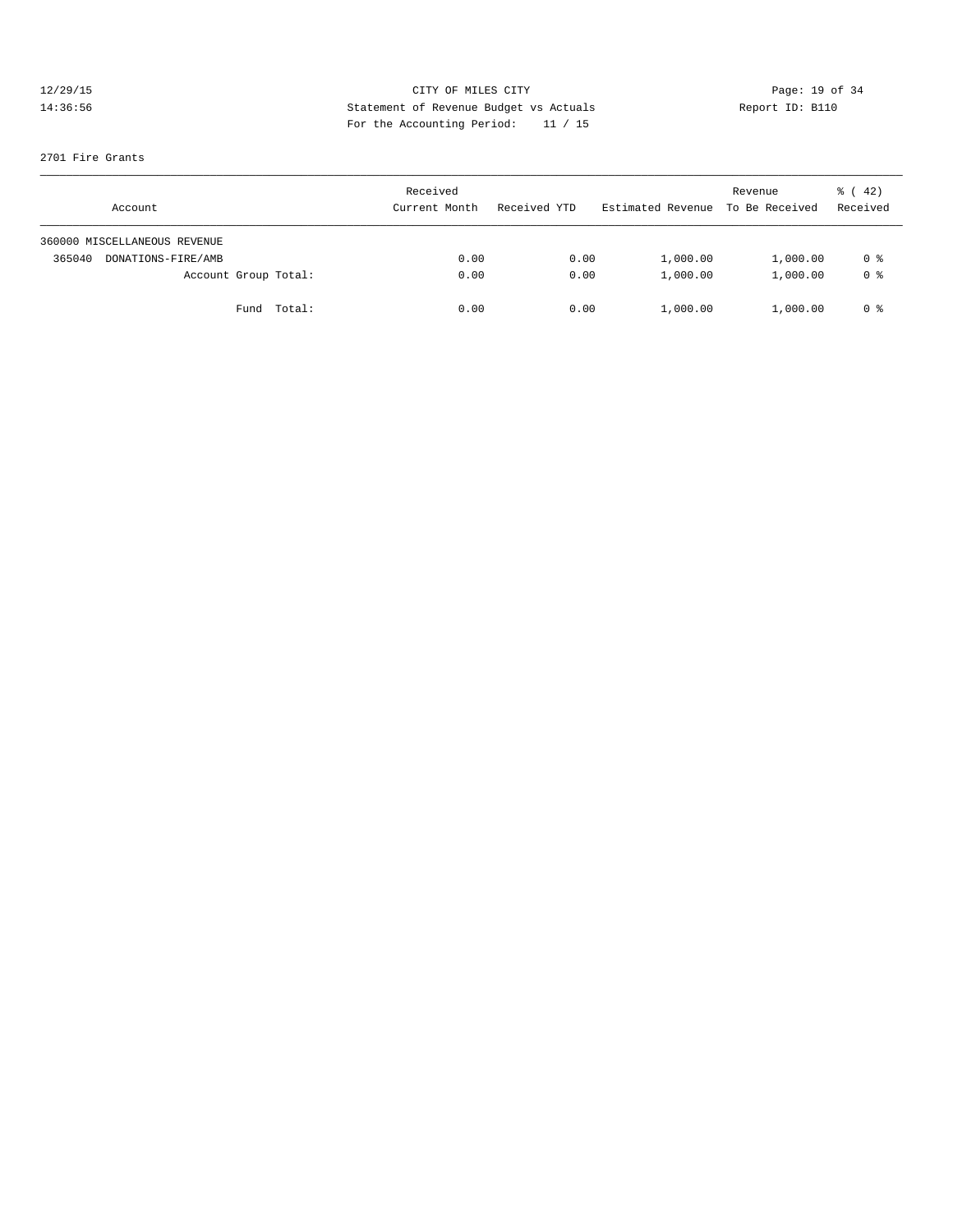# 12/29/15 Page: 20 of 34 14:36:56 Statement of Revenue Budget vs Actuals Report ID: B110 For the Accounting Period: 11 / 15

2820 GAS TAX

| Account                              | Received<br>Current Month | Received YTD | Estimated Revenue | Revenue<br>To Be Received | $\frac{1}{6}$ ( 42)<br>Received |
|--------------------------------------|---------------------------|--------------|-------------------|---------------------------|---------------------------------|
| 330000 INTERGOVERNMENTAL REVENUES    |                           |              |                   |                           |                                 |
| Gasoline Tax Apportionment<br>335040 | 15,054.52                 | 75,272.60    | 180,654.00        | 105,381.40                | $42*$                           |
| Account Group Total:                 | 15,054.52                 | 75,272.60    | 180,654.00        | 105,381.40                | $42$ $%$                        |
| Fund Total:                          | 15,054.52                 | 75,272.60    | 180,654.00        | 105,381.40                | $42*$                           |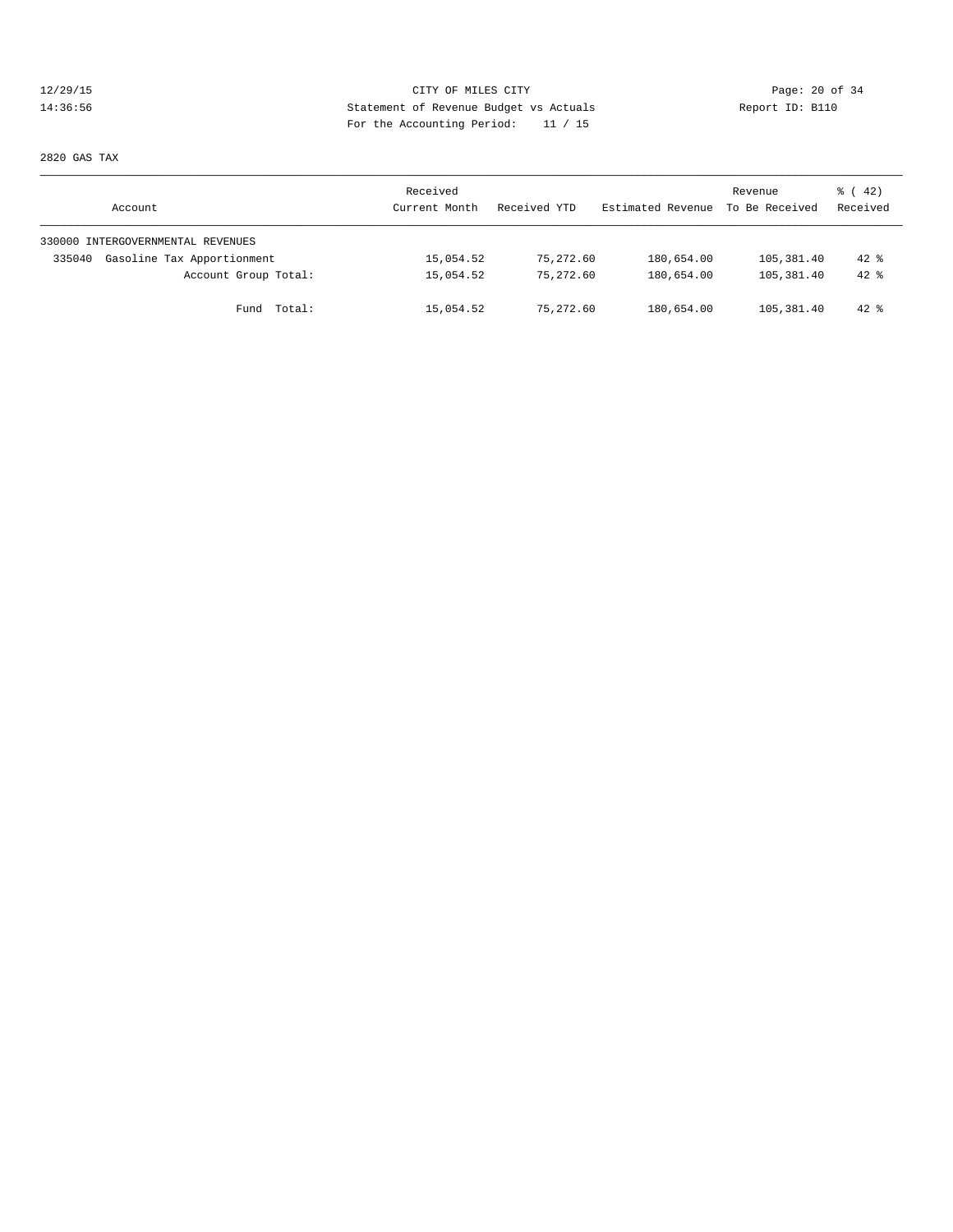# 12/29/15 Page: 21 of 34 14:36:56 Statement of Revenue Budget vs Actuals Report ID: B110 For the Accounting Period: 11 / 15

#### 2850 911 EMERGENCY

|                                   | Received      |              |                   | Revenue        | $\frac{1}{6}$ (42) |
|-----------------------------------|---------------|--------------|-------------------|----------------|--------------------|
| Account                           | Current Month | Received YTD | Estimated Revenue | To Be Received | Received           |
| 330000 INTERGOVERNMENTAL REVENUES |               |              |                   |                |                    |
| Basic 911 Funds<br>335080         | 15,950.09     | 31,587.26    | 63,000.00         | 31, 412.74     | $50*$              |
| Enhanced 911 Funds<br>335081      | 15,950.09     | 31,587.26    | 63,000.00         | 31, 412.74     | $50*$              |
| 335082<br>911 - WIRELESS FUNDS    | 19, 315.47    | 60,103.57    | 75,000.00         | 14,896.43      | $80*$              |
| Account Group Total:              | 51, 215.65    | 123,278.09   | 201,000.00        | 77.721.91      | $61$ %             |
| 370000 INVESTMENT EARNINGS        |               |              |                   |                |                    |
| 371010<br>Investment Earnings     | 0.00          | 0.00         | 200.00            | 200.00         | 0 <sup>8</sup>     |
| Account Group Total:              | 0.00          | 0.00         | 200.00            | 200.00         | 0 <sup>8</sup>     |
| Total:<br>Fund                    | 51, 215.65    | 123,278.09   | 201,200.00        | 77,921.91      | $61$ $%$           |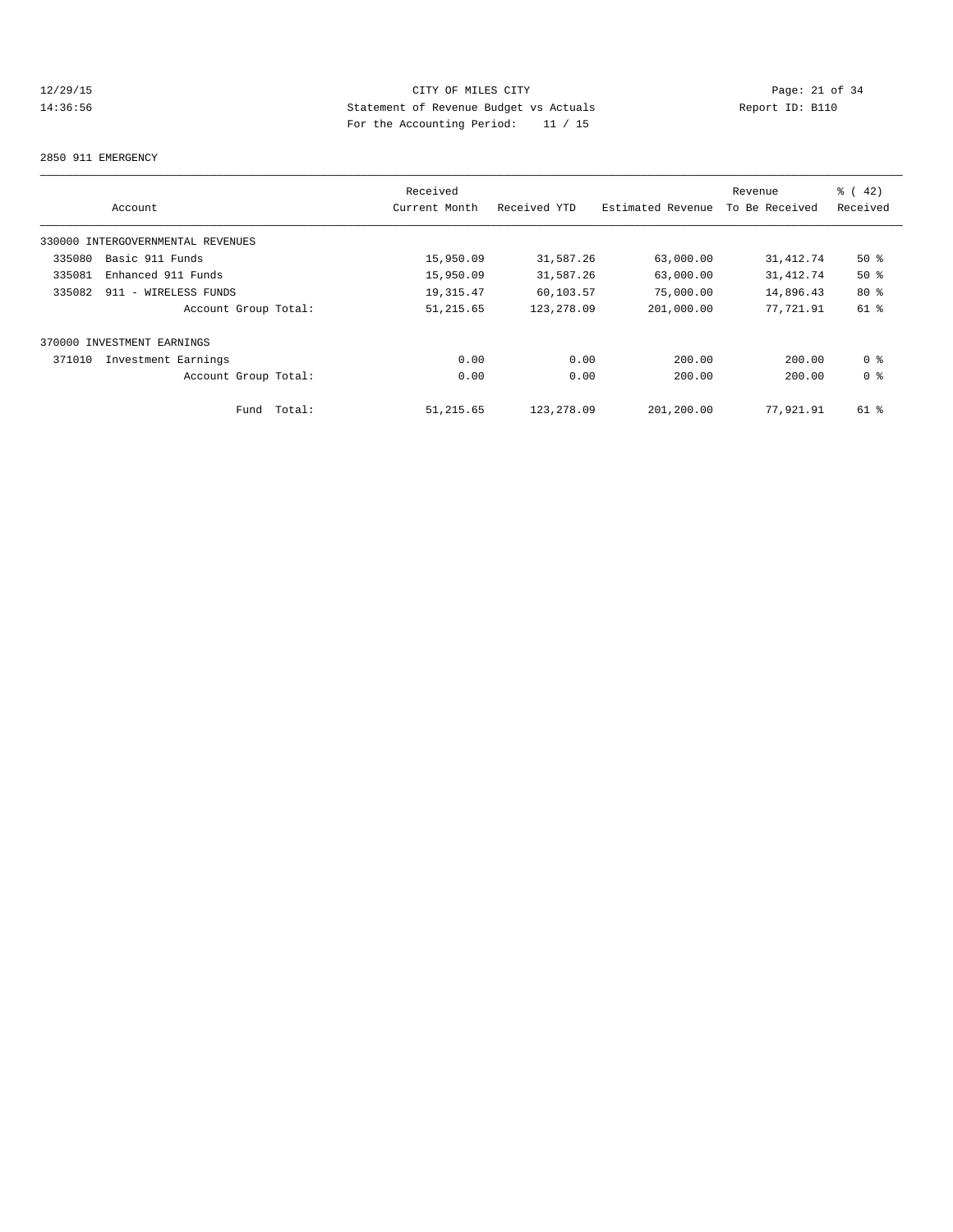# 12/29/15 CITY OF MILES CITY Page: 22 of 34 14:36:56 Statement of Revenue Budget vs Actuals Report ID: B110 For the Accounting Period: 11 / 15

#### 2880 LIBRARY GRANTS

|        | Account                           | Received<br>Current Month | Received YTD | Estimated Revenue | Revenue<br>To Be Received | $\frac{1}{6}$ ( 42)<br>Received |
|--------|-----------------------------------|---------------------------|--------------|-------------------|---------------------------|---------------------------------|
|        | 330000 INTERGOVERNMENTAL REVENUES |                           |              |                   |                           |                                 |
| 334100 | Library - State Aid               | 0.00                      | 5,398.69     | 5,399.00          | 0.31                      | $100*$                          |
| 334101 | HB#193-Interlibrary Loan Reimb    | 0.00                      | 0.00         | 5,000.00          | 5,000.00                  | 0 <sup>8</sup>                  |
| 334105 | Sagebrush Fed/Coal Sev Tax        | 0.00                      | 4,792.80     | 4,793.00          | 0.20                      | $100*$                          |
|        | Account Group Total:              | 0.00                      | 10,191.49    | 15,192.00         | 5,000.51                  | 67 %                            |
|        | Total:<br>Fund                    | 0.00                      | 10,191.49    | 15,192.00         | 5,000.51                  | $67$ $\frac{6}{3}$              |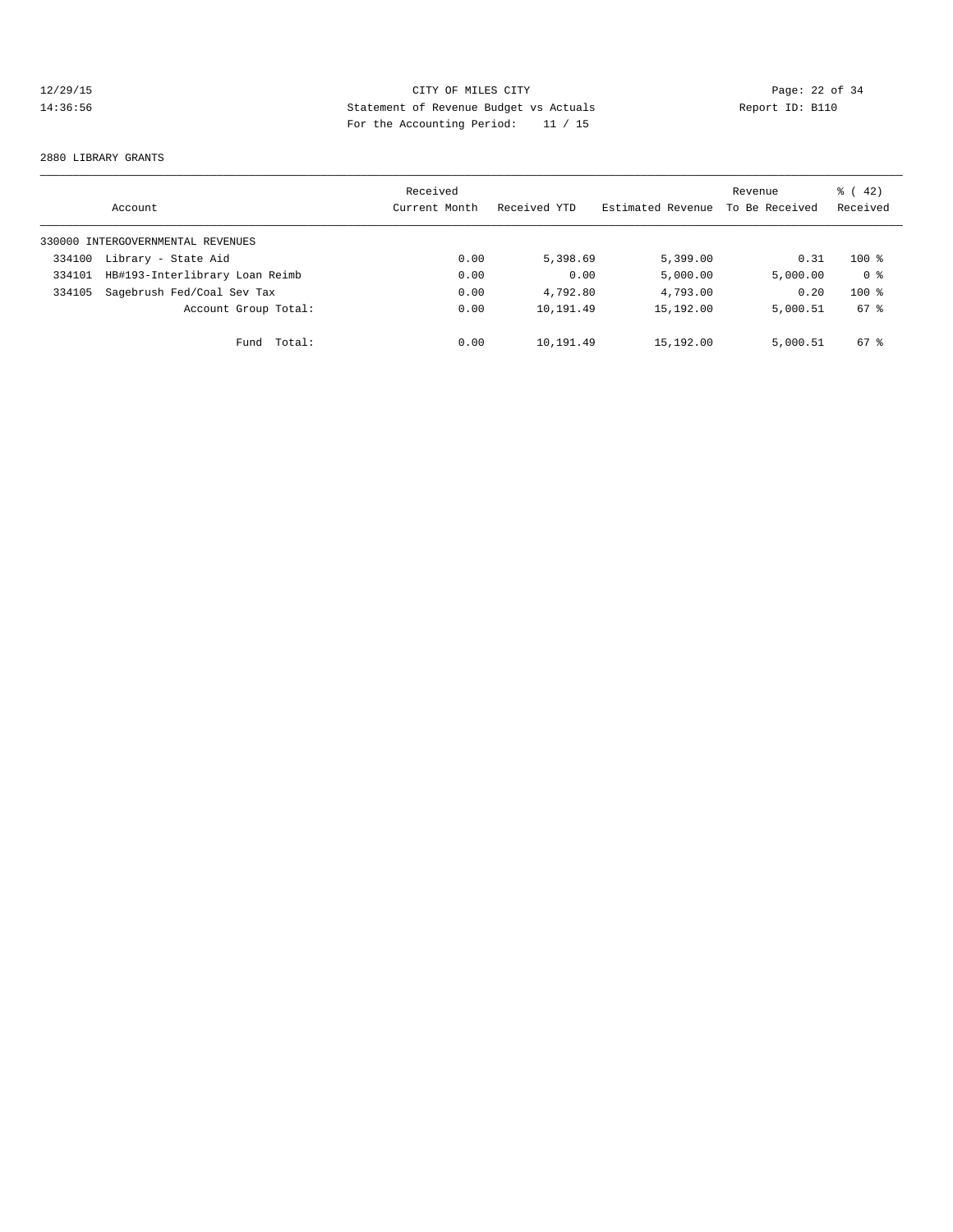# 12/29/15 CITY OF MILES CITY<br>14:36:56 Statement of Revenue Budget vs Actuals<br>11/15 Report ID: B110 14:36:56 Statement of Revenue Budget vs Actuals Report ID: B110 For the Accounting Period: 11 / 15

2935 Historic Preservation

| Account                                | Received<br>Current Month | Received YTD | Estimated Revenue | Revenue<br>To Be Received | % (42)<br>Received |
|----------------------------------------|---------------------------|--------------|-------------------|---------------------------|--------------------|
|                                        |                           |              |                   |                           |                    |
| 330000 INTERGOVERNMENTAL REVENUES      |                           |              |                   |                           |                    |
| 334000<br>State Grants                 | 2,750.00                  | 2,750.00     | 5,500.00          | 2,750.00                  | $50*$              |
| Account Group Total:                   | 2,750.00                  | 2,750.00     | 5,500.00          | 2,750.00                  | $50*$              |
| 340000 Charges for Services            |                           |              |                   |                           |                    |
| 346080<br>Preservation Service Fees    | 0.00                      | 0.00         | 1,200.00          | 1,200.00                  | 0 <sup>8</sup>     |
| Account Group Total:                   | 0.00                      | 0.00         | 1,200.00          | 1,200.00                  | 0 <sup>8</sup>     |
| 360000 MISCELLANEOUS REVENUE           |                           |              |                   |                           |                    |
| Contributions and Donations<br>365000  | 0.00                      | 1,000.00     | 1,000.00          | 0.00                      | $100*$             |
| Account Group Total:                   | 0.00                      | 1,000.00     | 1,000.00          | 0.00                      | $100*$             |
| 380000 OTHER FINANCING SOURCES         |                           |              |                   |                           |                    |
| 383000<br>Interfund Operating Transfer | 0.00                      | 0.00         | 52,863.00         | 52,863.00                 | 0 <sup>8</sup>     |
| Account Group Total:                   | 0.00                      | 0.00         | 52,863.00         | 52,863.00                 | 0 <sup>8</sup>     |
| Total:<br>Fund                         | 2,750.00                  | 3,750.00     | 60,563.00         | 56,813.00                 | 6 %                |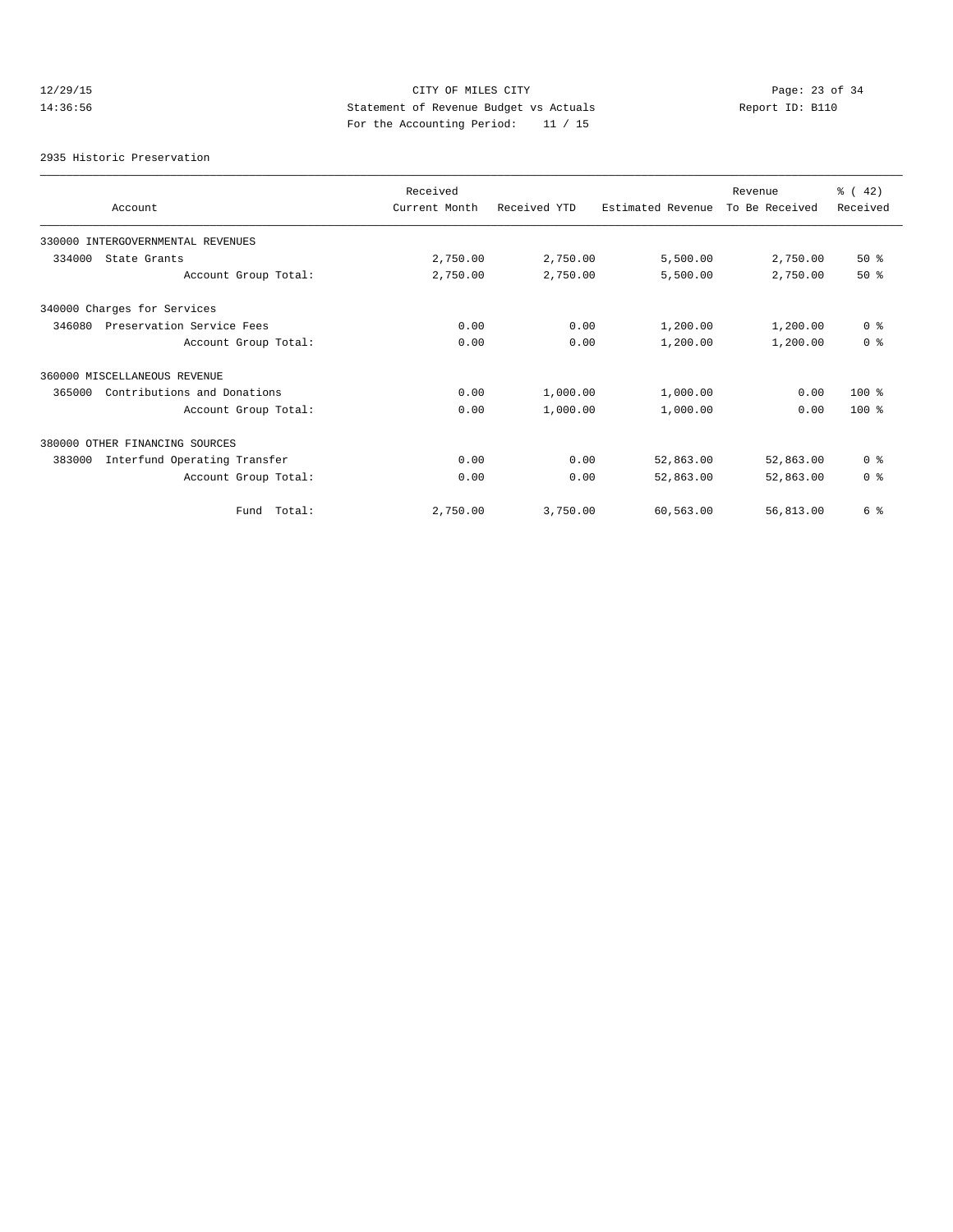# 12/29/15 Page: 24 of 34 14:36:56 Statement of Revenue Budget vs Actuals Report ID: B110 For the Accounting Period: 11 / 15

2985 RETIRED SENIOR VOLUNTEER PROG (RSVP)

|                                   | Received      |              |                   | Revenue        | $\frac{1}{6}$ ( 42) |
|-----------------------------------|---------------|--------------|-------------------|----------------|---------------------|
| Account                           | Current Month | Received YTD | Estimated Revenue | To Be Received | Received            |
| 330000 INTERGOVERNMENTAL REVENUES |               |              |                   |                |                     |
| 331165<br>RSVP FEDERAL GRANTS     | 0.00          | 12,679.18    | 17,432.00         | 4,752.82       | 73 %                |
| RSVP-Fallon/Custer<br>331166      | 6,751.76      | 15,587.49    | 55,325.00         | 39,737.51      | $28$ %              |
| Account Group Total:              | 6,751.76      | 28,266.67    | 72,757.00         | 44,490.33      | 39 <sup>°</sup>     |
| 360000 MISCELLANEOUS REVENUE      |               |              |                   |                |                     |
| 362020<br>MISC REVENUE            | 625.00        | 5,699.68     | 15,300.00         | 9,600.32       | 378                 |
| Account Group Total:              | 625.00        | 5,699.68     | 15,300.00         | 9,600.32       | 37%                 |
| Fund Total:                       | 7,376.76      | 33,966.35    | 88,057.00         | 54,090.65      | 39 <sup>°</sup>     |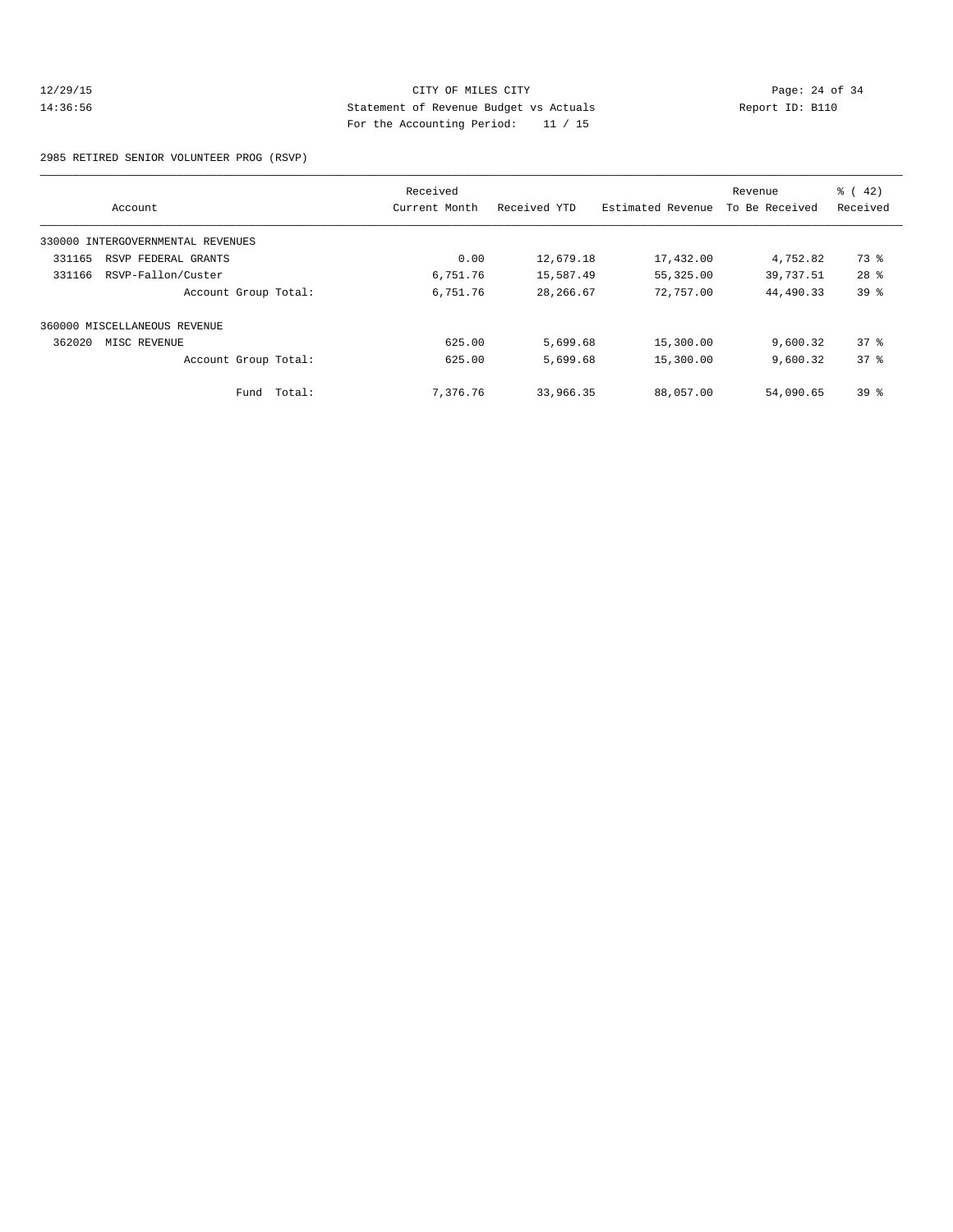# 12/29/15 CITY OF MILES CITY Page: 25 of 34 14:36:56 Statement of Revenue Budget vs Actuals Report ID: B110 For the Accounting Period: 11 / 15

3400 SID REVOLVING FUND

| Account                                | Received<br>Current Month | Received YTD | Estimated Revenue To Be Received | Revenue  | $\frac{1}{6}$ ( 42)<br>Received |
|----------------------------------------|---------------------------|--------------|----------------------------------|----------|---------------------------------|
| 380000 OTHER FINANCING SOURCES         |                           |              |                                  |          |                                 |
| Interfund Operating Transfer<br>383000 | 0.00                      | 0.00         | 2,843.00                         | 2,843.00 | 0 %                             |
| Account Group Total:                   | 0.00                      | 0.00         | 2,843.00                         | 2,843.00 | 0 <sup>8</sup>                  |
| Total:<br>Fund                         | 0.00                      | 0.00         | 2,843.00                         | 2,843.00 | 0 %                             |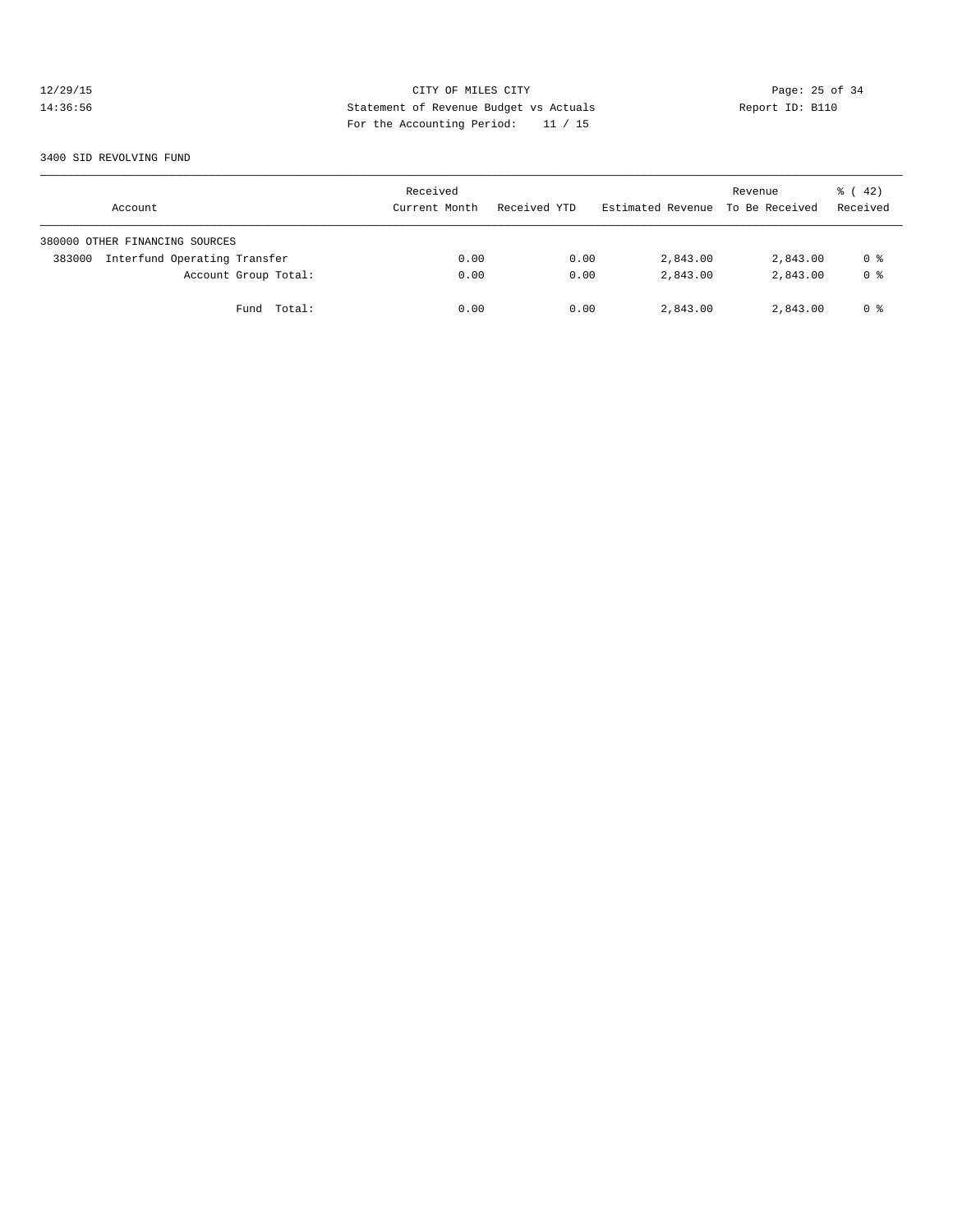# 12/29/15 CITY OF MILES CITY Page: 26 of 34 14:36:56 Statement of Revenue Budget vs Actuals Report ID: B110 For the Accounting Period: 11 / 15

3670 SID 211

| Account                                           | Received<br>Current Month | Received YTD | Estimated Revenue | Revenue<br>To Be Received | $\frac{1}{6}$ ( 42)<br>Received |
|---------------------------------------------------|---------------------------|--------------|-------------------|---------------------------|---------------------------------|
| 360000 MISCELLANEOUS REVENUE                      |                           |              |                   |                           |                                 |
| Bond Principal and Interest Assessments<br>363020 | 2,186.88                  | 2,641.97     | 5,650.00          | 3,008.03                  | 47.8                            |
| Account Group Total:                              | 2,186.88                  | 2,641.97     | 5,650.00          | 3,008.03                  | 47.8                            |
| Fund Total:                                       | 2,186.88                  | 2,641.97     | 5,650.00          | 3,008.03                  | $47*$                           |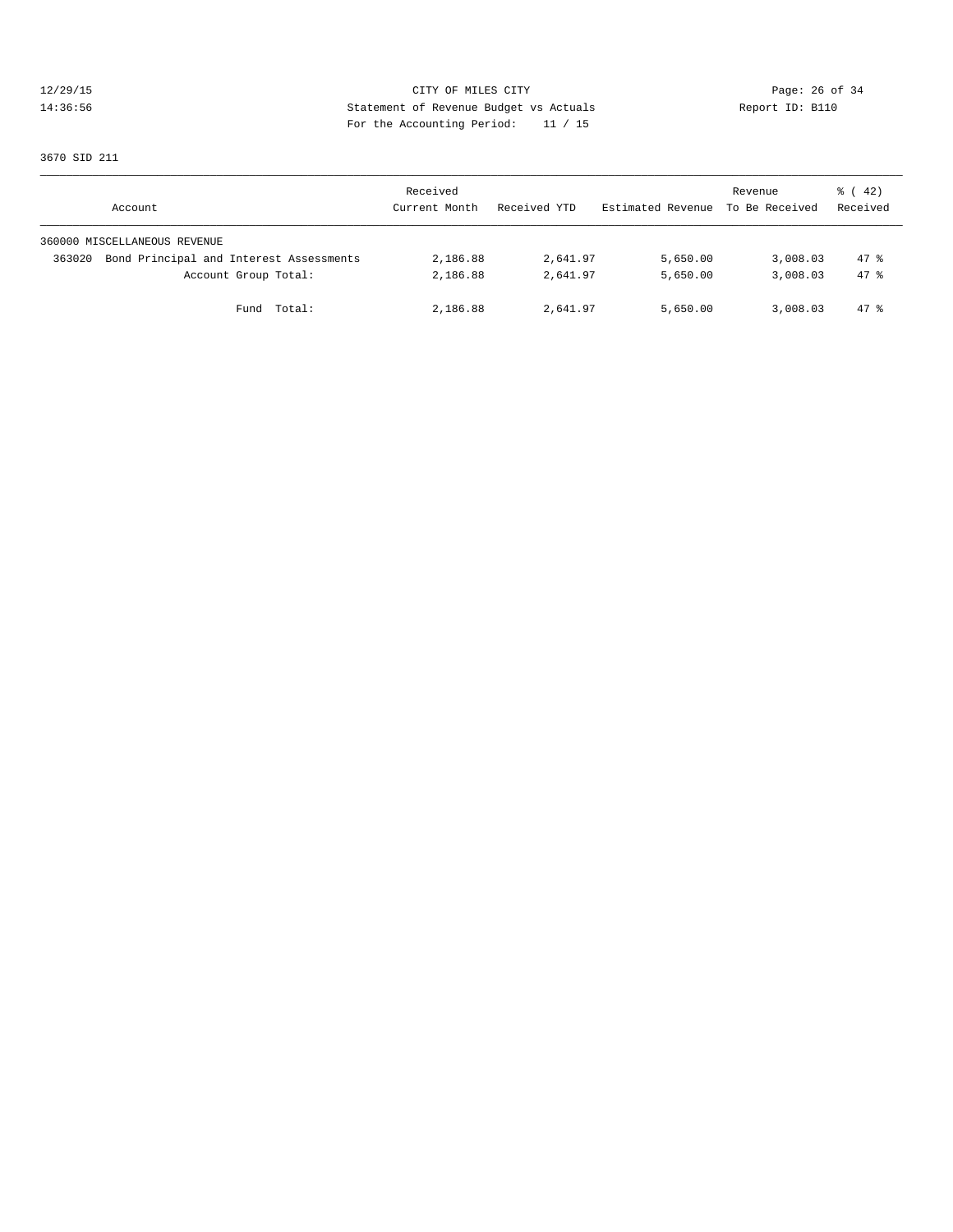# 12/29/15 **Page: 27 of 34** CITY OF MILES CITY **CITY Page: 27 of 34** 14:36:56 Statement of Revenue Budget vs Actuals Report ID: B110 For the Accounting Period: 11 / 15

#### 4020 SID#211- Capital Improv. Arrowhead Lane (Dist #204)

| Account                       | Received<br>Current Month | Received YTD | Estimated Revenue To Be Received | Revenue  | $\frac{1}{6}$ ( 42)<br>Received |
|-------------------------------|---------------------------|--------------|----------------------------------|----------|---------------------------------|
| 360000 MISCELLANEOUS REVENUE  |                           |              |                                  |          |                                 |
| Special Assessments<br>363000 | 0.00                      | 0.00         | 4,657.00                         | 4,657.00 | 0 %                             |
| Account Group Total:          | 0.00                      | 0.00         | 4,657.00                         | 4,657.00 | 0 <sup>8</sup>                  |
| Fund Total:                   | 0.00                      | 0.00         | 4,657.00                         | 4,657.00 | 0 %                             |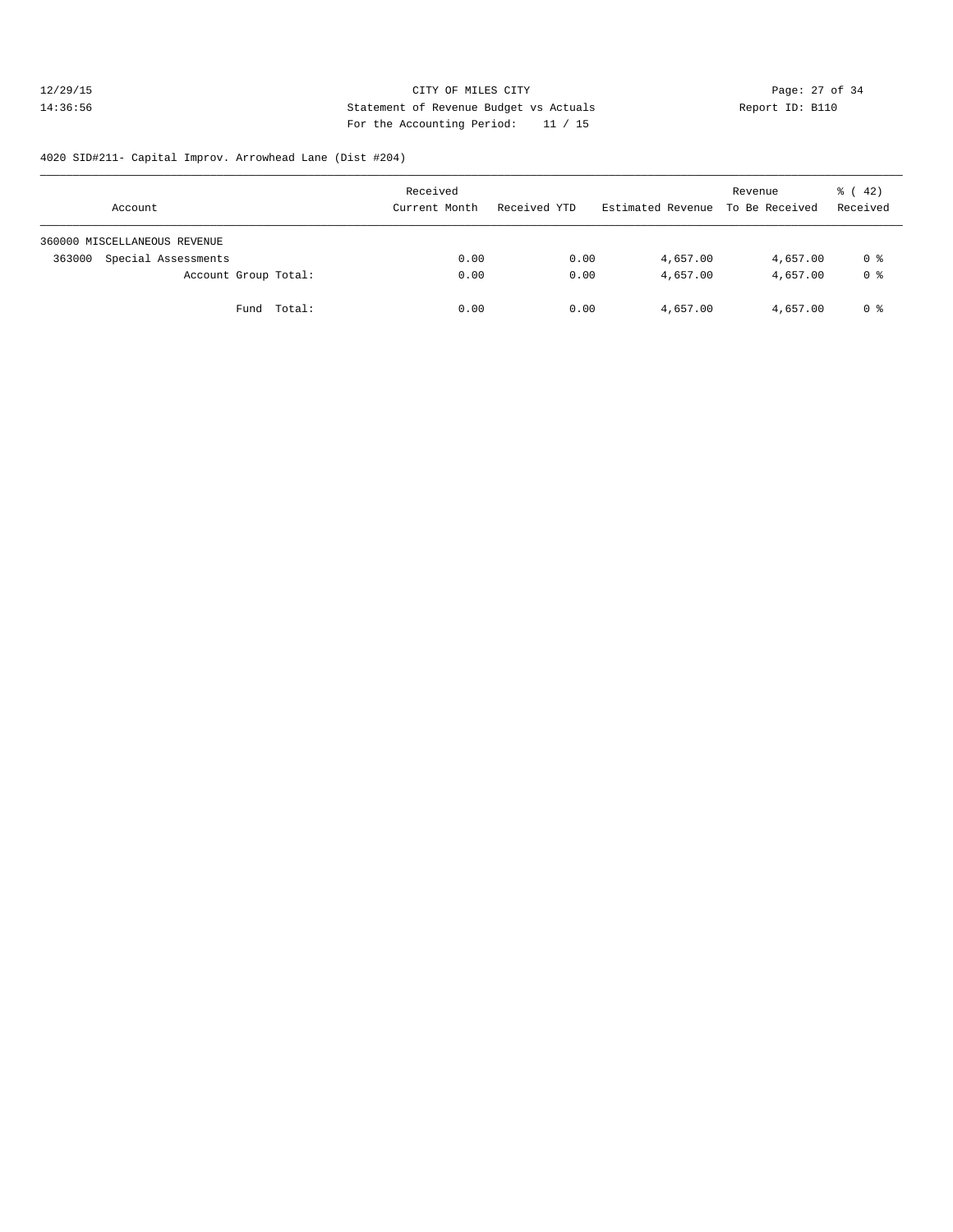# 12/29/15 **Page: 28 of 34** CITY OF MILES CITY **Page: 28 of 34** 14:36:56 Statement of Revenue Budget vs Actuals Report ID: B110 For the Accounting Period: 11 / 15

4056 Airport- Capital Improvement Plan

| Account                     | Received<br>Current Month | Received YTD | Estimated Revenue To Be Received | Revenue     | $\frac{1}{6}$ ( 42)<br>Received |
|-----------------------------|---------------------------|--------------|----------------------------------|-------------|---------------------------------|
| 340000 Charges for Services |                           |              |                                  |             |                                 |
| Building Rentals<br>343065  | 5,709.68                  | 5,709.68     | 0.00                             | $-5.709.68$ | $***$ $\frac{6}{3}$             |
| Account Group Total:        | 5,709.68                  | 5,709.68     | 0.00                             | $-5.709.68$ | $***$ 8                         |
| Fund Total:                 | 5,709.68                  | 5,709.68     | 0.00                             | $-5.709.68$ | $***$ $\frac{6}{3}$             |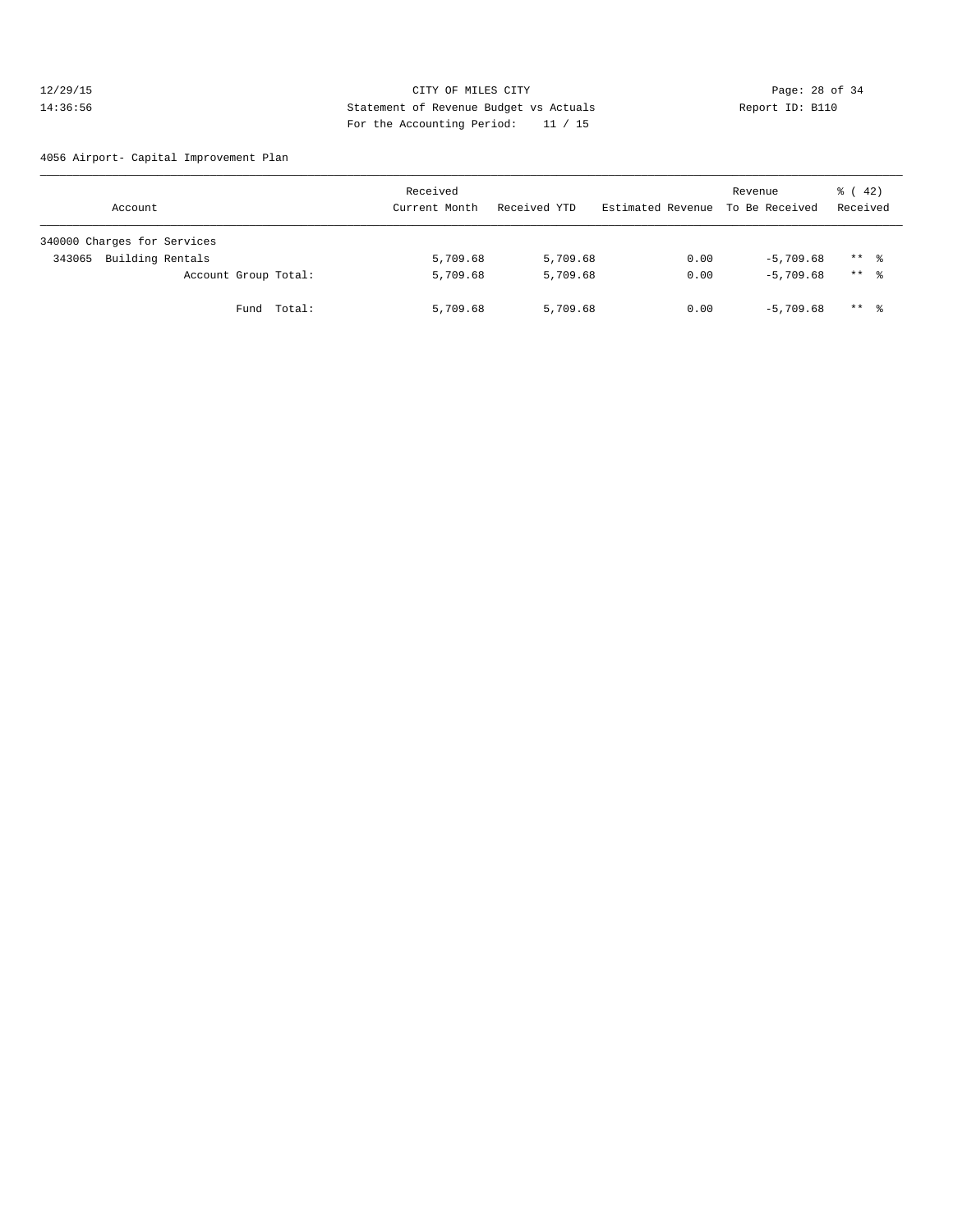# 12/29/15 Page: 29 of 34 14:36:56 Statement of Revenue Budget vs Actuals Report ID: B110 For the Accounting Period: 11 / 15

4060 CAPITAL IMPROV-PUBLIC WORKS

|        |                                    | Received      |              |                   | Revenue        | % (42)          |
|--------|------------------------------------|---------------|--------------|-------------------|----------------|-----------------|
|        | Account                            | Current Month | Received YTD | Estimated Revenue | To Be Received | Received        |
|        | 320000 LICENSES AND PERMITS        |               |              |                   |                |                 |
| 323040 | Other Miscellaneous Permits        | 400.00        | 2,000.00     | 3,000.00          | 1,000.00       | 67 <sup>8</sup> |
|        | Account Group Total:               | 400.00        | 2,000.00     | 3,000.00          | 1,000.00       | 67 <sup>8</sup> |
|        | 340000 Charges for Services        |               |              |                   |                |                 |
| 343014 | Street Cleaning                    | 0.00          | 0.00         | 8,490.00          | 8,490.00       | 0 <sup>8</sup>  |
| 343016 | Prkg Vio/Off Str-Impnd Fees        | 445.00        | 1,479.00     | 500.00            | $-979.00$      | $296$ %         |
| 343018 | Sale of Street & Roadway Materials | 0.00          | 0.00         | 1,000.00          | 1,000.00       | 0 <sup>8</sup>  |
|        | Account Group Total:               | 445.00        | 1,479.00     | 9,990.00          | 8,511.00       | 15 <sup>8</sup> |
|        | 360000 MISCELLANEOUS REVENUE       |               |              |                   |                |                 |
| 367000 | Sale of Junk or Salvage            | 7,170.00      | 7,170.00     | 0.00              | $-7,170,00$    | $***$ $ -$      |
|        | Account Group Total:               | 7,170.00      | 7,170.00     | 0.00              | $-7,170,00$    | $***$ $ -$      |
|        | 380000 OTHER FINANCING SOURCES     |               |              |                   |                |                 |
| 383000 | Interfund Operating Transfer       | 0.00          | 0.00         | 244,000.00        | 244,000.00     | 0 <sup>8</sup>  |
|        | Account Group Total:               | 0.00          | 0.00         | 244,000.00        | 244,000.00     | 0 <sup>8</sup>  |
|        | Fund Total:                        | 8,015.00      | 10,649.00    | 256,990.00        | 246, 341.00    | 4%              |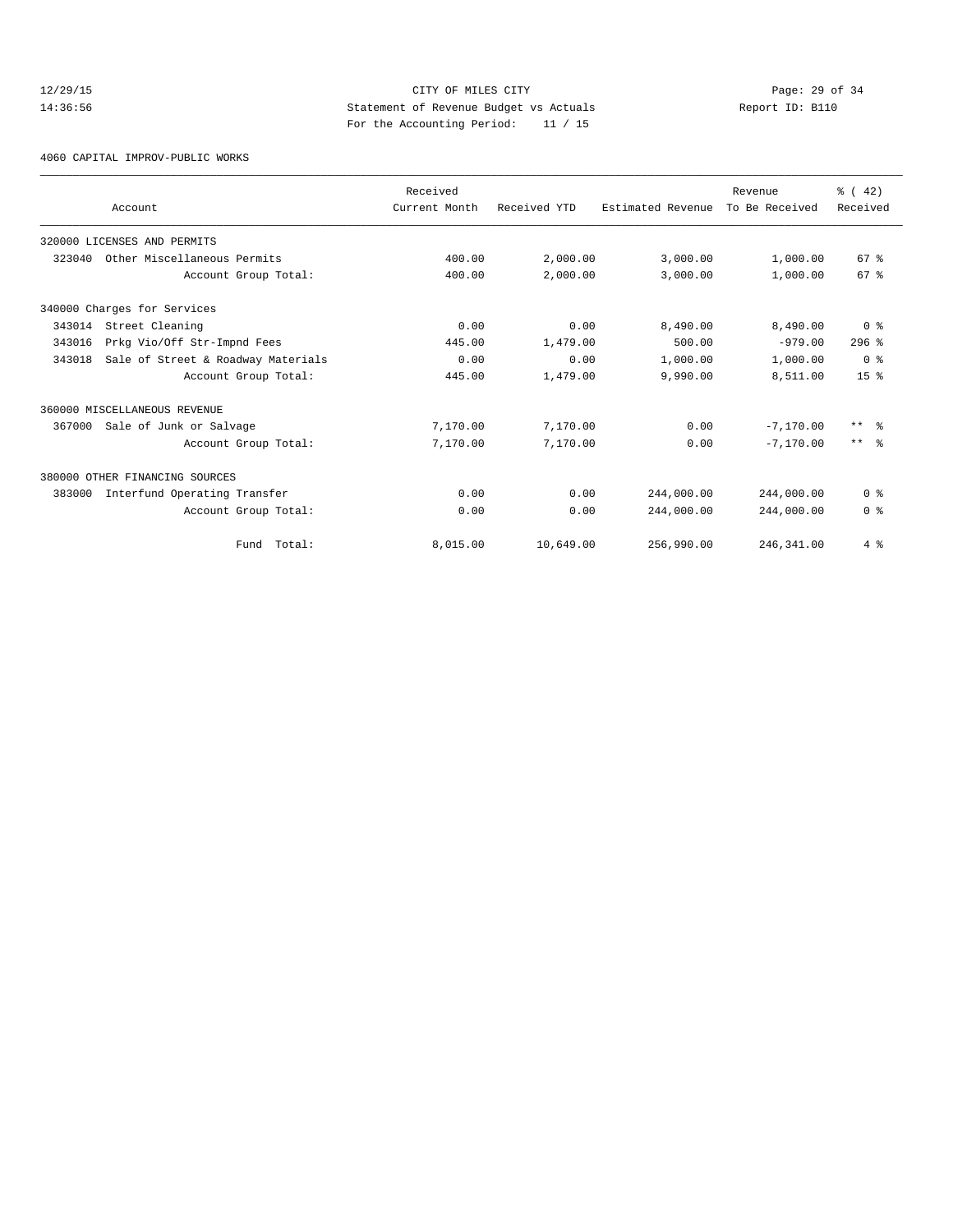# 12/29/15 Page: 30 of 34 14:36:56 Statement of Revenue Budget vs Actuals Report ID: B110<br>Report ID: B110 For the Accounting Period: 11 / 15

# 5210 WATER UTILITY

|        |                                      | Received      |              |                   | Revenue         | % (42)         |
|--------|--------------------------------------|---------------|--------------|-------------------|-----------------|----------------|
|        | Account                              | Current Month | Received YTD | Estimated Revenue | To Be Received  | Received       |
|        | 340000 Charges for Services          |               |              |                   |                 |                |
| 343021 | Metered Water Sales                  | 134,201.07    | 1,032,262.59 | 1,950.00          | $-1,030,312.59$ | $***$ $%$      |
| 343022 | Unmetered Water Sales/Chrgoffs       | 0.00          | 476.89       | 1,800.00          | 1,323.11        | 26%            |
| 343023 | Bulk Water Sales                     | 96.53         | 5,618.50     | 5,000.00          | $-618.50$       | $112*$         |
| 343025 | Hookup Fee                           | 0.00          | 1,800.00     | 10,000.00         | 8,200.00        | 18 %           |
| 343026 | Water Install/Tap Chrgs/Labor        | 0.00          | 2,080.00     | 5,000.00          | 2,920.00        | 42 %           |
| 343027 | Chq for Wtr Dept. Serv               | 825.00        | 3,914.51     | 0.00              | $-3,914.51$     | $***$ $ -$     |
| 343029 | Curb Stop Replacement Fee            | 3,612.00      | 18,369.00    | 42,500.00         | 24,131.00       | 43.8           |
| 343039 | Custer Co w/s District (Water Study) | 0.00          | 0.00         | 7,500.00          | 7,500.00        | 0 <sup>8</sup> |
|        | Account Group Total:                 | 138,734.60    | 1,064,521.49 | 73,750.00         | $-990.771.49$   | $***$ 8        |
|        | 360000 MISCELLANEOUS REVENUE         |               |              |                   |                 |                |
| 362020 | MISC REVENUE                         | 0.00          | 612.84       | 5,000.00          | 4,387.16        | $12*$          |
|        | Account Group Total:                 | 0.00          | 612.84       | 5,000.00          | 4,387.16        | $12*$          |
|        | 370000 INVESTMENT EARNINGS           |               |              |                   |                 |                |
| 371010 | Investment Earnings                  | 0.00          | 0.00         | 5.000.00          | 5.000.00        | 0 <sup>8</sup> |
|        | Account Group Total:                 | 0.00          | 0.00         | 5,000.00          | 5,000.00        | 0 <sup>8</sup> |
|        | Fund Total:                          | 138,734.60    | 1,065,134.33 | 83,750.00         | $-981, 384.33$  | $***$ 8        |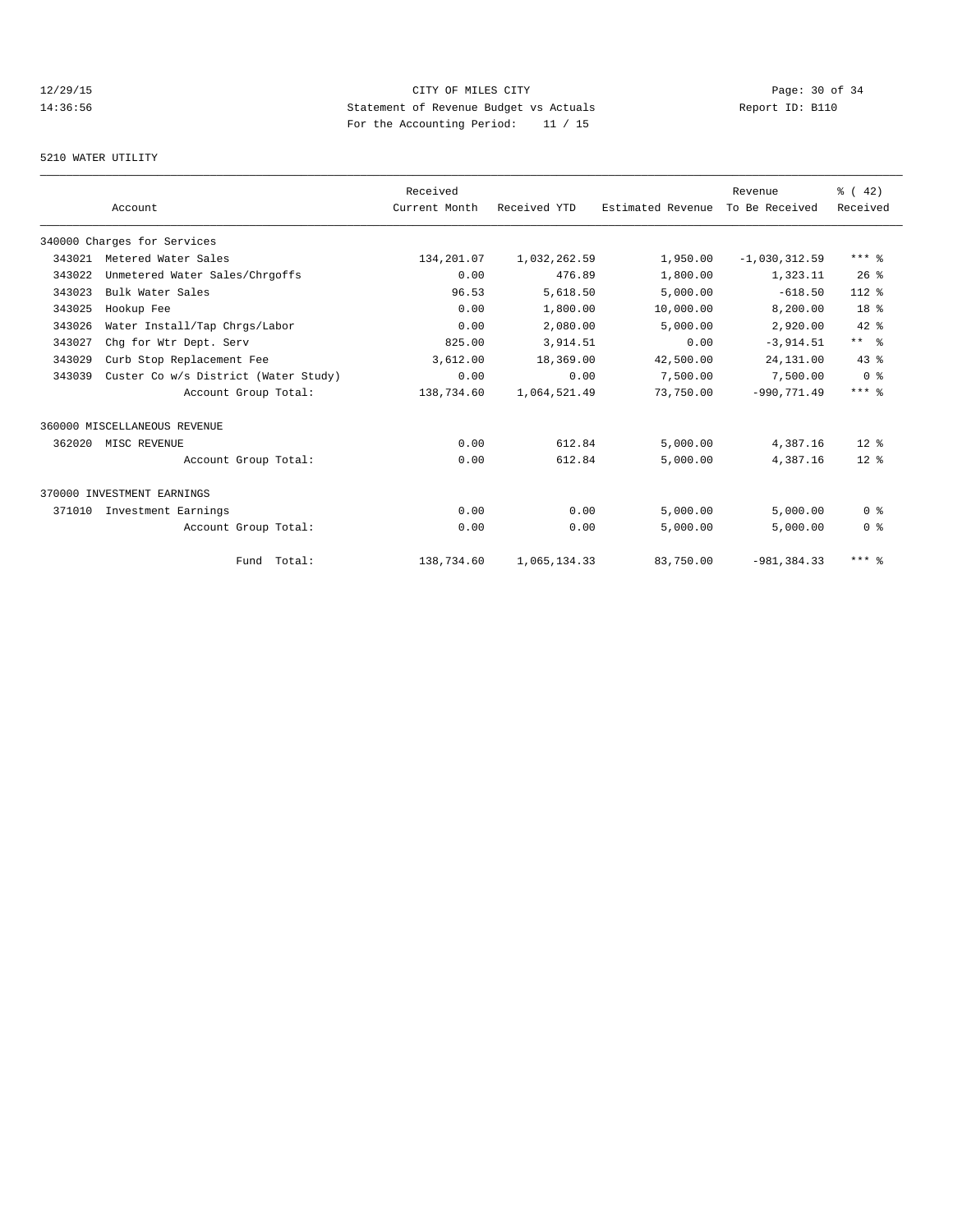# 12/29/15 Page: 31 of 34 14:36:56 Statement of Revenue Budget vs Actuals Report ID: B110 For the Accounting Period: 11 / 15

# 5310 SEWER UTILITY

|        |                                         | Received      |              |                   | Revenue        | % (42)          |
|--------|-----------------------------------------|---------------|--------------|-------------------|----------------|-----------------|
|        | Account                                 | Current Month | Received YTD | Estimated Revenue | To Be Received | Received        |
|        | 330000 INTERGOVERNMENTAL REVENUES       |               |              |                   |                |                 |
| 334120 | TSEP Grant                              | 0.00          | 0.00         | 500,000.00        | 500,000.00     | 0 <sup>8</sup>  |
| 334121 | DNRC GRANTS                             | 0.00          | 0.00         | 100,000.00        | 100,000.00     | 0 <sub>8</sub>  |
| 334122 | Renewable Resource Grant                | 0.00          | 0.00         | 100,000.00        | 100,000.00     | 0 <sup>8</sup>  |
|        | Account Group Total:                    | 0.00          | 0.00         | 700,000.00        | 700,000.00     | 0 <sup>8</sup>  |
|        | 340000 Charges for Services             |               |              |                   |                |                 |
| 343031 | Sewer Service Charges                   | 91,571.20     | 459,212.07   | 1,305,744.00      | 846,531.93     | 35 <sup>8</sup> |
| 343032 | Sewer Installation Charges/Chrgoffs     | 0.00          | 476.87       | 1,300.00          | 823.13         | 37 <sup>8</sup> |
| 343033 | Hookup Fee                              | 0.00          | 840.00       | 6,000.00          | 5,160.00       | $14*$           |
| 343034 | Treatment Facilities Fees               | 340.00        | 1,650.00     | 1,500.00          | $-150.00$      | $110*$          |
| 343036 | Miscellaneous Sewer Revenue (Labor)     | 0.00          | 0.00         | 4,000.00          | 4,000.00       | 0 <sup>8</sup>  |
| 343037 | Baker Road Etc.                         | 616.17        | 3,473.07     | 9,500.00          | 6,026.93       | 37 <sup>8</sup> |
| 343039 | Custer Co w/s District (Water Study)    | 0.00          | 0.00         | 15,000.00         | 15,000.00      | 0 <sup>8</sup>  |
|        | Account Group Total:                    | 92,527.37     | 465,652.01   | 1,343,044.00      | 877,391.99     | 35 <sup>8</sup> |
|        | 360000 MISCELLANEOUS REVENUE            |               |              |                   |                |                 |
| 361010 | Land Rental                             | 0.00          | 0.00         | 2,576.00          | 2,576.00       | 0 <sup>8</sup>  |
| 362020 | MISC REVENUE                            | 2,250.00      | 2,430.00     | 3,000.00          | 570.00         | $81$ %          |
|        | Account Group Total:                    | 2,250.00      | 2,430.00     | 5,576.00          | 3,146.00       | 44 %            |
|        | 370000 INVESTMENT EARNINGS              |               |              |                   |                |                 |
|        | 371010 Investment Earnings              | 0.00          | 0.00         | 1,000.00          | 1,000.00       | 0 <sup>8</sup>  |
|        | Account Group Total:                    | 0.00          | 0.00         | 1,000.00          | 1,000.00       | 0 %             |
|        | 380000 OTHER FINANCING SOURCES          |               |              |                   |                |                 |
|        | 381070 Proceeds/Loans/Intercap 016-2015 | 0.00          | 0.00         | 6,000,000.00      | 6,000,000.00   | 0 %             |
|        | Account Group Total:                    | 0.00          | 0.00         | 6,000,000.00      | 6,000,000.00   | 0 <sup>8</sup>  |
|        | Total:<br>Fund                          | 94,777.37     | 468,082.01   | 8,049,620.00      | 7,581,537.99   | 6 %             |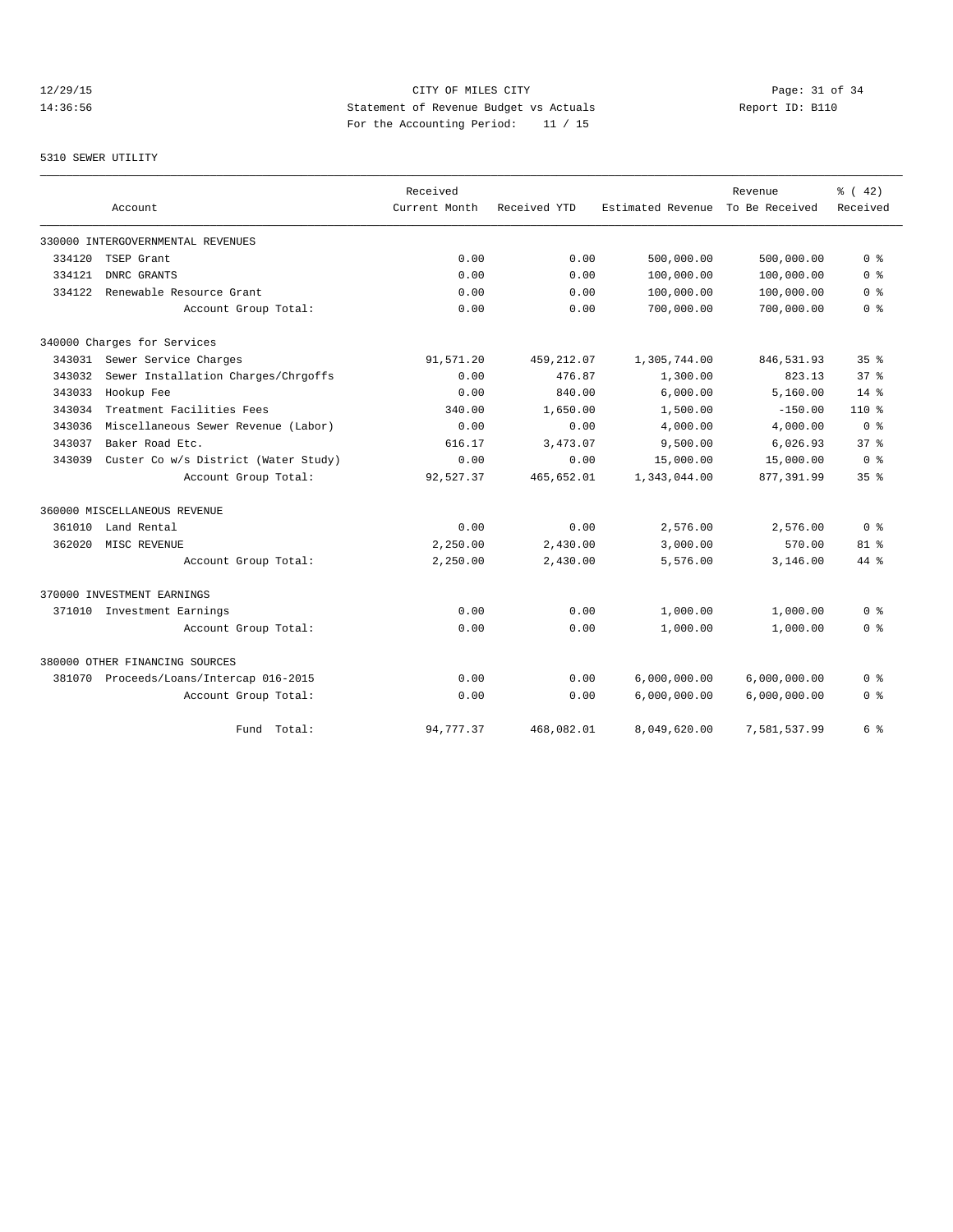# 12/29/15 Page: 32 of 34 14:36:56 Statement of Revenue Budget vs Actuals Report ID: B110 For the Accounting Period: 11 / 15

#### 5510 AMBULANCE FUND

|              |                                        | Received      |              |                   | Revenue        | % (42)          |
|--------------|----------------------------------------|---------------|--------------|-------------------|----------------|-----------------|
|              | Account                                | Current Month | Received YTD | Estimated Revenue | To Be Received | Received        |
| 310000 TAXES |                                        |               |              |                   |                |                 |
| 311010       | Real Property Taxes                    | 4,433.08      | 4,579.92     | 8,366.00          | 3,786.08       | 55%             |
| 311020       | Personal Property Taxes                | 7.79          | 16.38        | 273.00            | 256.62         | 6 %             |
| 312000       | Penalty & Interest on Delinquent Taxes | 1.42          | 5.57         | 30.00             | 24.43          | 19 <sup>°</sup> |
|              | Account Group Total:                   | 4,442.29      | 4,601.87     | 8,669.00          | 4,067.13       | 53%             |
|              | 330000 INTERGOVERNMENTAL REVENUES      |               |              |                   |                |                 |
| 331040       | Medicaid Supplemental Program-State    | 0.00          | 0.00         | 6,398.00          | 6,398.00       | 0 <sup>8</sup>  |
|              | Account Group Total:                   | 0.00          | 0.00         | 6,398.00          | 6,398.00       | 0 <sup>8</sup>  |
|              | 340000 Charges for Services            |               |              |                   |                |                 |
| 341075       | Serv/Cnty-Interlocal Agmt              | 0.00          | 2,600.00     | 31,000.00         | 28,400.00      | 8 %             |
| 342026       | Ambulance Charges                      | 61,220.28     | 199,928.16   | 830,204.00        | 630, 275.84    | $24$ $%$        |
| 342027       | Ambulance Standby                      | 700.00        | 1,350.00     | 5,000.00          | 3,650.00       | $27$ %          |
|              | Account Group Total:                   | 61,920.28     | 203,878.16   | 866,204.00        | 662, 325.84    | $24$ $%$        |
|              | 360000 MISCELLANEOUS REVENUE           |               |              |                   |                |                 |
| 362020       | MISC REVENUE                           | 0.00          | 4.34         | 0.00              | $-4.34$        | $***$ $ -$      |
| 366010       | Misc- From Charge off Accts            | 0.00          | 894.36       | 2,500.00          | 1,605.64       | 36 <sup>8</sup> |
|              | Account Group Total:                   | 0.00          | 898.70       | 2,500.00          | 1,601.30       | $36*$           |
|              | Fund Total:                            | 66, 362.57    | 209, 378.73  | 883,771.00        | 674, 392.27    | $24$ $%$        |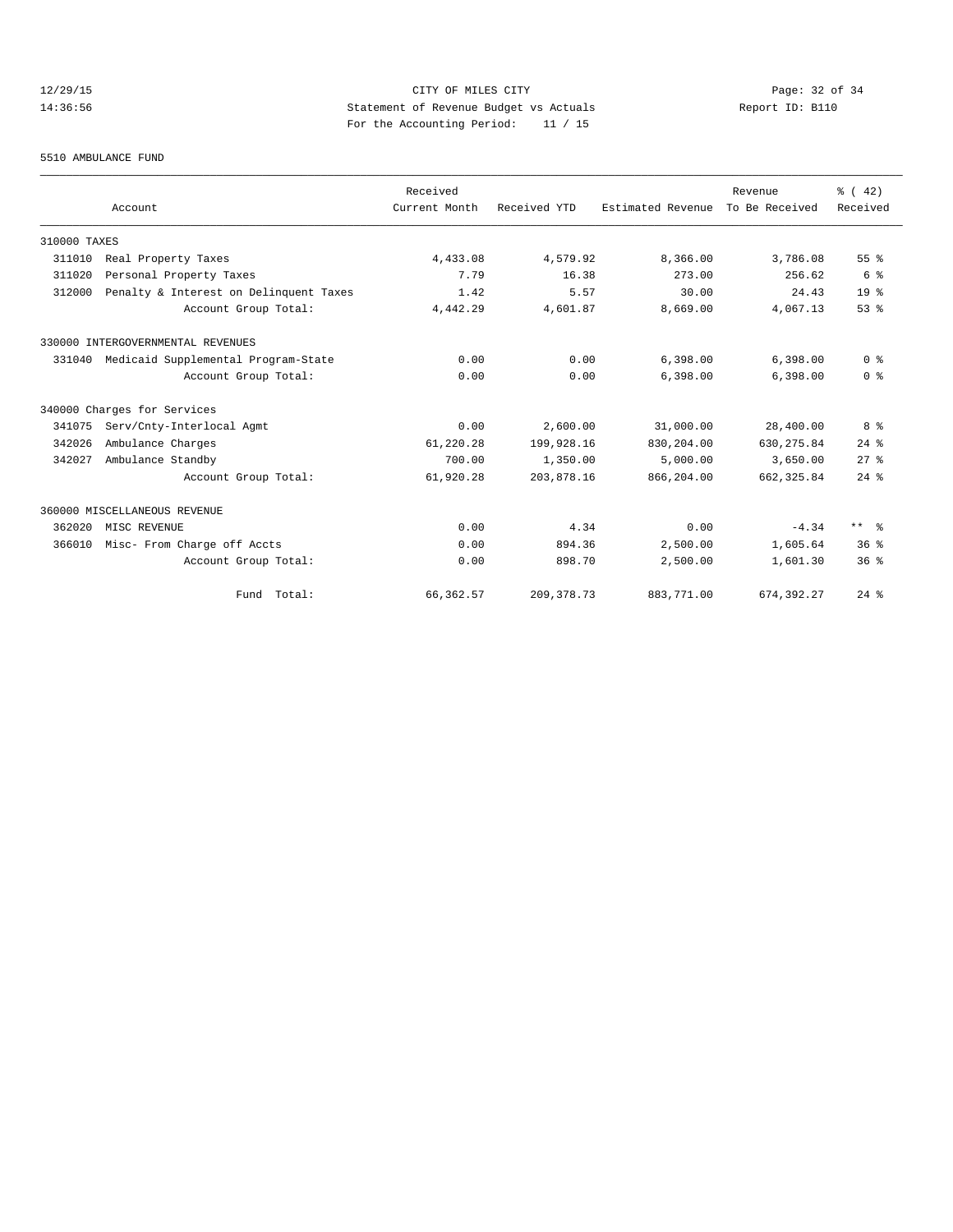# 12/29/15 Page: 33 of 34 14:36:56 Statement of Revenue Budget vs Actuals Report ID: B110 For the Accounting Period: 11 / 15

5610 AIRPORT OPERATING

|              |                                        | Received      |              |                                  | Revenue        | % (42)               |
|--------------|----------------------------------------|---------------|--------------|----------------------------------|----------------|----------------------|
|              | Account                                | Current Month | Received YTD | Estimated Revenue To Be Received |                | Received             |
| 310000 TAXES |                                        |               |              |                                  |                |                      |
| 311010       | Real Property Taxes                    | 6,649.17      | 6,869.42     | 12,550.00                        | 5,680.58       | 55 <sup>8</sup>      |
| 311020       | Personal Property Taxes                | 11.68         | 24.57        | 399.00                           | 374.43         | 6%                   |
| 312000       | Penalty & Interest on Delinquent Taxes | 2.13          | 8.39         | 40.00                            | 31.61          | $21$ %               |
|              | Account Group Total:                   | 6,662.98      | 6,902.38     | 12,989.00                        | 6,086.62       | 53%                  |
|              | 330000 INTERGOVERNMENTAL REVENUES      |               |              |                                  |                |                      |
| 331129       | Federal Aeronautics Admin Grant        | 1,207,181.78  | 2,525,757.92 | 3,172,296.00                     | 646,538.08     | $80*$                |
| 334032       | Aero Grant 016-2015                    | 0.00          | 81,407.00    | 81,407.00                        | 0.00           | 100 %                |
| 334060       | Coal Impact Grant-016-2015             | 0.00          | 0.00         | 166,118.00                       | 166,118.00     | 0 <sup>8</sup>       |
|              | Account Group Total:                   | 1,207,181.78  | 2,607,164.92 | 3,419,821.00                     | 812,656.08     | 76 %                 |
|              | 340000 Charges for Services            |               |              |                                  |                |                      |
| 341075       | Serv/Cnty-Interlocal Agmt              | 0.00          | 0.00         | 26,528.00                        | 26,528.00      | 0 <sup>8</sup>       |
| 343018       | Sale of Street & Roadway Materials     | 0.00          | 0.00         | 40,000.00                        | 40,000.00      | 0 <sup>8</sup>       |
| 343061       | Landing Fees                           | 183.75        | 987.00       | 2,500.00                         | 1,513.00       | 39 <sup>8</sup>      |
| 343062       | Aviation Fuel                          | 14, 253. 72   | 267,595.21   | 390,000.00                       | 122,404.79     | 69 %                 |
| 343064       | Hangar Rent                            | 4,737.73      | 25, 477.65   | 62,733.00                        | 37, 255.35     | 41 %                 |
| 343065       | Building Rentals                       | $-3, 166.09$  | 5,262.95     | 12,526.00                        | 7,263.05       | $42$ %               |
| 343067       | Other - Miscellaneous                  | 0.00          | 2,000.00     | 0.00                             | $-2,000.00$    | $***$ $ \frac{6}{9}$ |
|              | Account Group Total:                   | 16,009.11     | 301, 322.81  | 534,287.00                       | 232,964.19     | 56%                  |
|              | 360000 MISCELLANEOUS REVENUE           |               |              |                                  |                |                      |
| 361010       | Land Rental                            | 1,087.43      | 9,802.15     | 26,784.00                        | 16,981.85      | 37 <sup>8</sup>      |
| 362020       | MISC REVENUE                           | 0.00          | 58.37        | 600.00                           | 541.63         | 10 <sup>8</sup>      |
|              | Account Group Total:                   | 1,087.43      | 9,860.52     | 27,384.00                        | 17,523.48      | 36 <sup>8</sup>      |
|              | 370000 INVESTMENT EARNINGS             |               |              |                                  |                |                      |
|              | 371010 Investment Earnings             | 0.00          | 0.00         | 156.00                           | 156.00         | 0 <sup>8</sup>       |
|              | Account Group Total:                   | 0.00          | 0.00         | 156.00                           | 156.00         | 0 <sup>8</sup>       |
|              | 380000 OTHER FINANCING SOURCES         |               |              |                                  |                |                      |
|              | 381071 MT Aero Loan 016-2015           | 0.00          | 169,530.00   | 43,222.00                        | $-126, 308.00$ | $392$ $%$            |
|              | Account Group Total:                   | 0.00          | 169,530.00   | 43,222.00                        | $-126, 308.00$ | $392$ $%$            |
|              | Fund Total:                            | 1,230,941.30  | 3,094,780.63 | 4,037,859.00                     | 943,078.37     | 77.8                 |